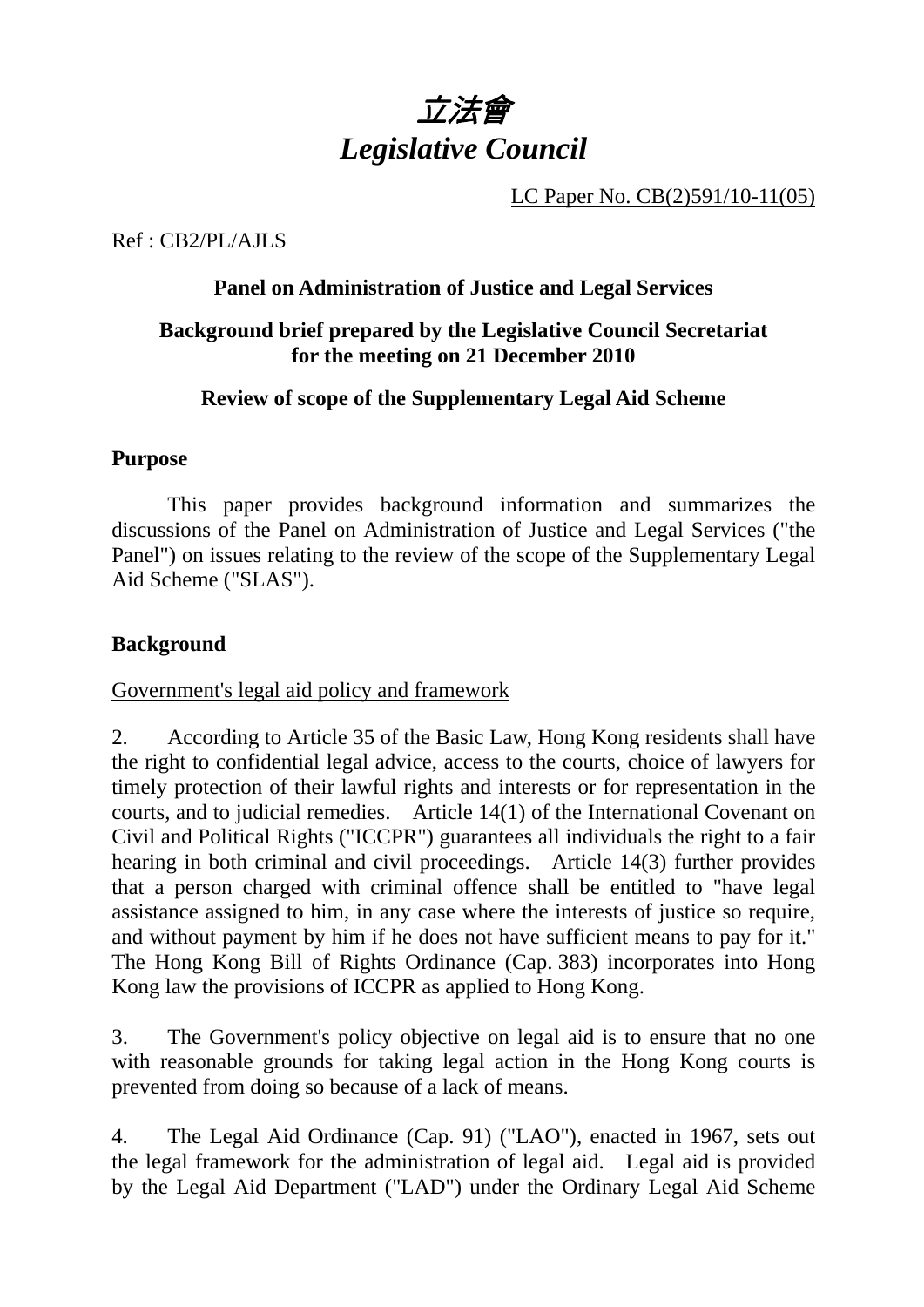("OLAS") and SLAS. Legal aid will be granted to applicants who satisfy the means test and the merits test.

5. The Legal Aid Services Council ("LASC") was set up on 1 September 1996 under the Legal Aid Services Council Ordinance (Cap. 489) to supervise the provision of legal aid services provided by LAD and to advise the Government on legal aid policy.

#### SLAS

6. SLAS is a self-financing scheme introduced in 1984 aiming to provide legal aid for the middle class. The scheme was limited initially to cover claims for damages for personal and fatal injuries. It was subsequently extended to cover employees' compensation claims in 1992 and medical, dental as well as legal professional negligence in 1995. Its current scope covers cases of personal injury or death, medical, dental and legal professional negligence where the claim is likely to exceed \$60,000. It also covers claims under the Employees' Compensation Ordinance (Cap. 282) irrespective of the amount of claim.

7. The scheme is available to those whose financial resources exceed \$175,800 but do not exceed \$488,400. The costs of the scheme are met from the Supplementary Legal Aid Fund ("SLAS Fund"), which is financed by the applicants' contributions and damages or compensation recovered. The rates of contribution from damages recovered by successful aided persons were reduced twice, in 2000 and 2005, to the present 6% for cases settled before delivery of brief to counsel and 10% for other cases. Statistics on the amount of contributions required to be paid by the aided persons under SLAS and information on the number of successful and unsuccessful SLAS cases (together with the net gain arising from recovery of damages in successful cases and the costs for unsuccessful ones) in 2006 to 2008 as provided by the Administration are in **Appendices I and II** respectively

8. Members may wish to note that as a result of the recently completed five-yearly review of the criteria for assessing the financial eligibility of legal aid applicants ("five-yearly review"), the Administration has proposed to raise the financial eligibility limit ("FEL") for SLAS from \$488,400 to \$1.3 million.

#### **Recent discussions of the Panel and related developments**

9. The Panel has made long standing calls for expansion of the scope of SLAS. Relevant discussions held by the Panel in the context of the current five-yearly review at the meetings on 29 March, 24 May, 21 July, 30 September and 22 November 2010 are summarized in the following paragraphs.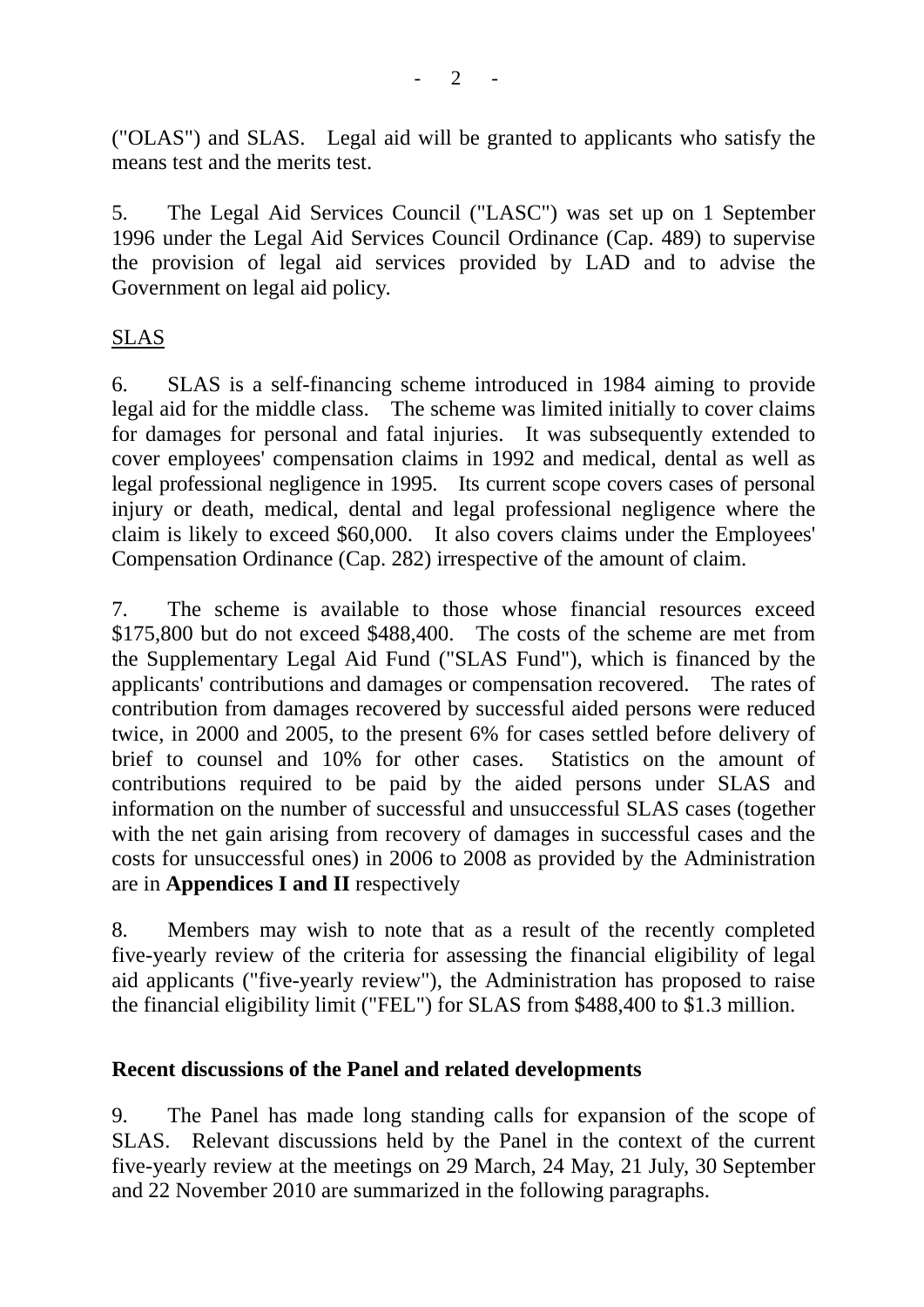#### Expansion of the scope of SLAS

10. The Panel all along held the view that given the success of SLAS in widening access to justice, there was a strong case for expanding the scope of the scheme. Members pointed out that SLAS started off as a small self-financing scheme with limited funding, and hence legal assistance could only be provided for restricted types of proceedings in order to maintain its financial viability. With the successful operation of SLAS over the years, it was time for the Administration to consider expanding the scope of SLAS. Both the Hong Kong Bar Association ("Bar Association") and the Law Society of Hong Kong were supportive of the proposed expansion. In its Report on Conditional Fees published in July 2007, the Law Reform Commission also recommended increasing the types of cases covered under SLAS.

11. When the Administration reported to the Panel on its proposals arising from the current five-yearly review on 29 March 2010, it advised the Panel of its recommendation not to expand the scope of SLAS to cover other categories of cases. According to the Administration, any proposal for extending the scope of SLAS must not undermine or jeopardize its financial viability, given its self-financing nature. SLAS was by design aimed at cases which involved monetary claims of a reasonable size, with a high success rate and a reasonably good chance of recovering damages. The Administration stressed that if the scope of SLAS was to be extended to cover cases which did not fulfill such criteria, the SLAS Fund would be exposed to financial risk.

12. Members did not subscribe to the Administration's view and urged the Administration to consider seriously expanding the scope of SLAS with a view to enhancing the middle class' access to justice. Members considered that the expansion of SLAS would not have any adverse impact on the financial viability of the scheme, given that only applicants whose case or defence had been assessed to have a reasonable chance of success would be granted assistance under the scheme, and a percentage of damages or compensation would be recovered from successful SLAS cases and paid into the SLAS Fund. Some members had also suggested that the scope of SLAS should be expanded to cover monetary claims arising from systemic financial disputes (such as those relating to Lehman Brothers-related minibonds) and appeals relating to judgments delivered by various tribunals. The Panel also requested LASC to look into the issue of expansion of SLAS and revert to the Panel on its recommendations, including the outcome of the study by its Interest Group on Scope of Legal Aid ("Interest Group") on the feasibility of setting up a second-tier SLAS to further improve legal aid services.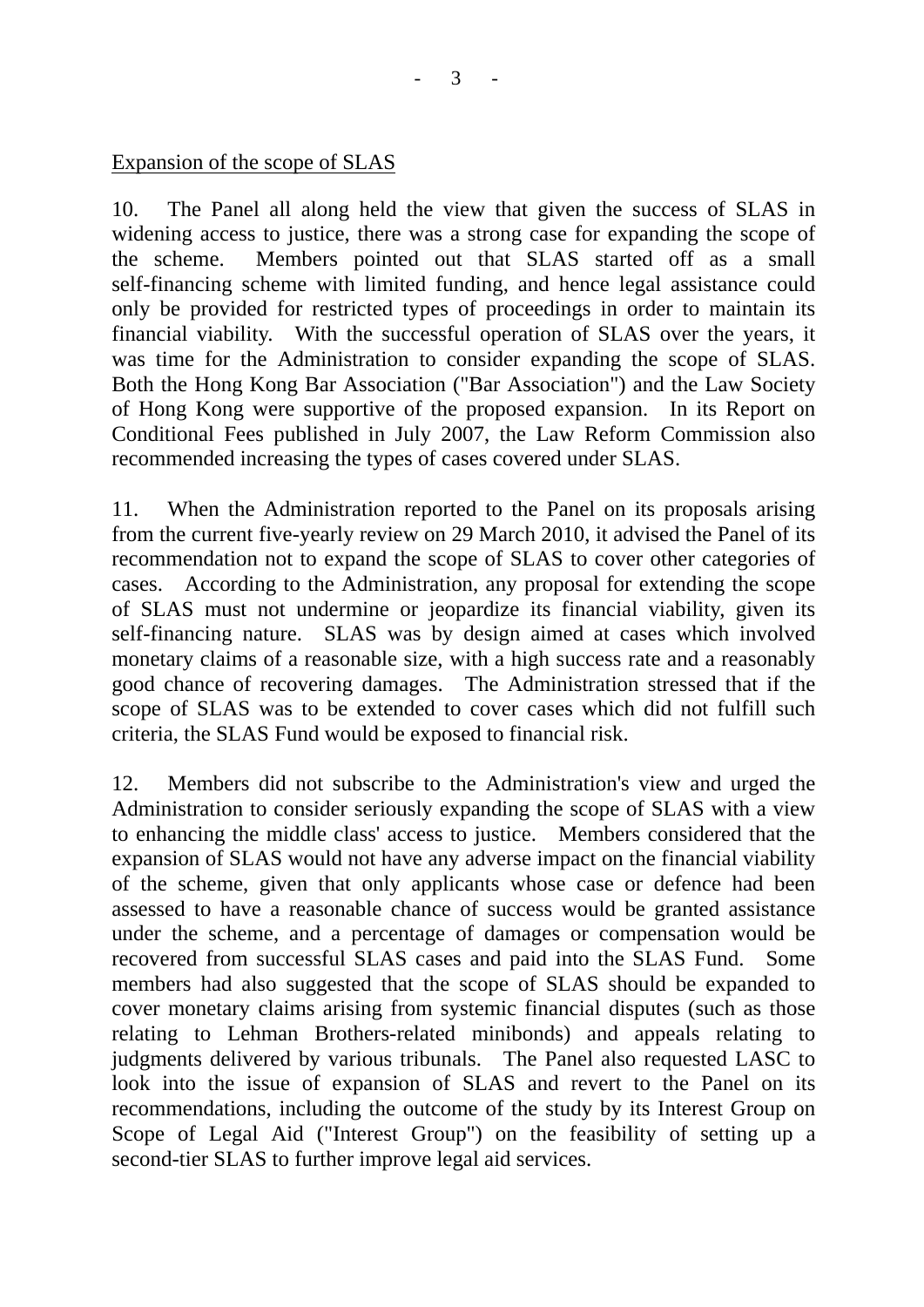13. At the meeting on 21 July 2010, members noted the proposals put forward by the Bar Association for expanding the scope of SLAS. The Bar Association set out in its submission (LC Paper No. CB(2)2105/09-10(01)) various types of cases which were already covered by insurance either as a matter of law or practice, including mis-selling of financial and insurance products, claims against other types of professional negligence presently not covered by SLAS (such as services provided by accountants, estate agents, surveyors and engineers) and disputes relating to trusts. The Bar Association proposed that SLAS should be expanded to cover these areas for which recoverability of damages should not be an issue, thereby addressing the Administration's concern that expanding the coverage of SLAS would undermine the financial viability of the scheme. The Panel passed a motion requesting that the Administration should, based on the Bar Association's proposals, conduct a study as soon as possible on the implementation of measures to expand and improve legal aid services.

14. At the meeting on 30 September 2010, the Panel was advised that the study being conducted by LASC's Interest Group, which was chaired by a representative from the Bar Association and comprised members from different sectors including the legal profession, academia and non-governmental organizations, was expected to conclude by around end of November 2010 and the Interest Group was studying the Bar Association's proposals along with its own study. The Administration would come to its view on the issue after consideration of the recommendations from LASC.

#### Criteria for assessing the coverage of SLAS

15. The Panel was advised by the Administration that in considering the proposed scope for further expansion of SLAS, the Administration needed to adhere to the principles which helped sustain the financial viability of the SLAS Fund, namely (a) the types of cases to be covered by SLAS should have a high chance of recovery and a high success rate; (b) they should have a good cost to damage ratio and; (c) such cases were socially-deserving. On the meaning of "socially-deserving" cases, the Administration advised that cases where employees had been granted awards by the Labour Tribunal ("LT") but the employers appealed against the awards and the employees lacked the means to seek legal representation in the appeals would be one example.

16. Some members expressed the view that it was not necessary for the Administration to adopt an excessively prudent approach in considering the types of cases to be covered under SLAS. They pointed out that the Director of Legal Aid ("DLA") had all along been very prudent in assessing legal aid applications and case monitoring. For cases with a low chance of recovery of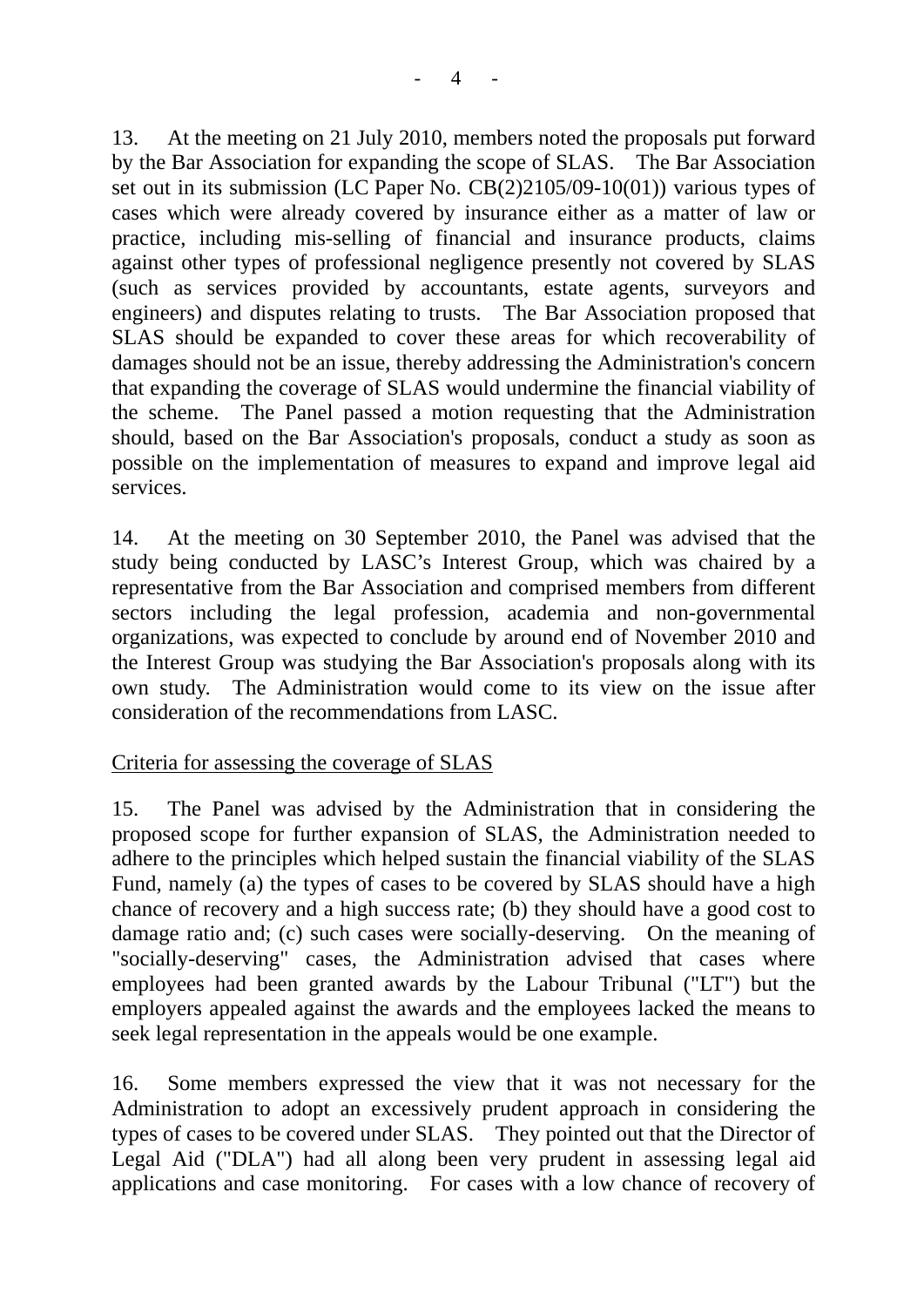damages or low damages to cost ratio, DLA would exercise discretion to reject the applications or ensure early settlements as appropriate. The fact that over 90% of the SLAS cases were successful in the claims showed that DLA had been very prudent in the scrutiny of the merits of cases. Furthermore, the areas of expansion proposed by the Bar Association involved mostly monetary claims where the defendants were often large corporations. Hence, they considered that there was no cause for concern that the proposed expansion of SLAS would undermine the financial viability of SLAS.

17. Some members also stressed that the decision on the coverage of SLAS should not be based solely on economic considerations; facilitating access to justice and upholding the rule of law should also be prime considerations. They pointed out that the existing scope of SLAS also covered difficult types of cases (such as medical negligence) which were costly to fight and the high legal costs were not affordable by the general public. They called on the Administration to consider seriously the Bar Association's proposals for expanding SLAS, which were mostly concerned with protection of consumer interests such as claims against financial institutions and insurance companies concerning financial and insurance products.

18. The Administration reiterated that given the self-financing nature of SLAS, it was necessary to exercise great prudence in considering the types of cases to be covered under the scheme to ensure that the sustainability of the SLAS Fund could be maintained. The Administration stressed that if there were many SLAS cases where damages could not be recovered from the defendants, the SLAS Fund would be exposed to financial risk. The Administration also pointed out that if a legally aided person was unsuccessful in his claim, the SLAS Fund had to pay the legal costs of both parties, which could involve significant sums. At the Panel's request, LAD provided in November 2010 a statistical analysis and a preliminary analysis of some relevant factors for assessing whether certain categories of cases were appropriate for inclusion under SLAS; these are given in **Appendices III and IV** respectively. The Administration stressed that it had not yet formed any opinion based on these analyses. Members also noted the Bar Association's views that there were flaws with LAD's preliminary analysis. The Bar Association agreed to provide details of its views in writing.

### Injection into the SLAS Fund

19. In his 2010-2011 Policy Address delivered on 13 October 2010, the Chief Executive announced that to complement the SLAS review being conducted by LASC, and to benefit more people from the middle class, the Government would earmark \$100 million for injection into the SLAS fund when necessary to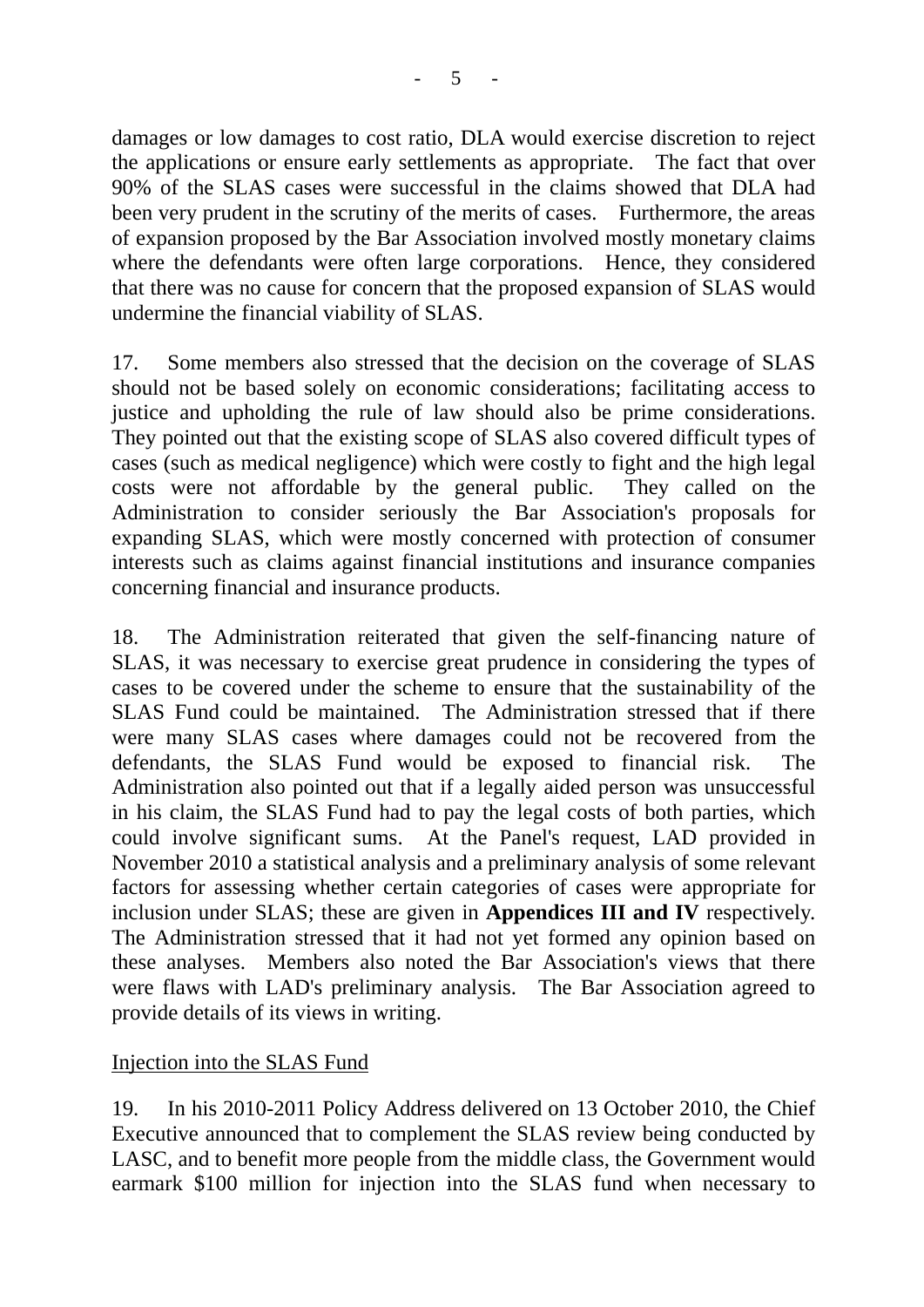expand the scheme to cover more types of cases, such as claims for damages for professional negligence in a wider range of professions, and claims to recover outstanding wages and other employee benefits.

20. Members generally supported the proposed injection of \$100 million into the SLAS Fund to increase its reserve for use as necessary. Some members expressed concern whether the proposed injection of funding was a firm undertaking on the part of the Administration or whether there were strings attached to it. The Administration assured members that it was committed to injecting money into the SLAS Fund to complement the SLAS review conducted by LASC. The Administration explained that as it had yet to come to its views on expansion of SLAS and the approval of the Finance Committee was required, it could only be stated in the Policy Address that the Government had earmarked the amount for injection into the SLAS Fund when necessary. Members also noted from the Chairman of LASC that in its recommendations to be submitted to the Chief Executive, LASC had recommended that the whole sum of \$100 million should be injected into the SLAS Fund in one go.

21. On the question of whether the Administration would inject more money into the SLAS Fund if the proposed \$100 million was found to be insufficient, the Administration advised that the proposal to inject \$100 million into the SLAS Fund was made after taking account of the previous injection of \$27 million into the Fund in 1995. Members noted the Administration's view that the proposed sum of \$100 million should presumably be sufficient, having regard to the self-financing nature of SLAS and given that the injection was to provide a reserve to the Fund to support the proposed expansion of the scheme.

### Contribution required to be paid by aided persons

22. Members expressed concern about the apparent increase in the number of unrepresented litigants which added burden to the operation of the court. Information provided by the Judiciary Administration on the respective numbers of civil and criminal cases as well as cases of appeal against LT awards involving unrepresented litigants in the past three years has been issued to members vide LC Paper No. CB(2)571/10-11(01) on 14 December 2010. Members also noted with concern that some applicants had turned down the grant of legal aid and represented themselves in court as they could not afford the cost involved, and sought clarification on whether any adjustments would be made to the contribution rates under OLAS and SLAS following the adjustments of FELs.

23. The Administration advised that it was studying the impact of the proposed increases of FELs on contribution payable under OLAS and SLAS and had not yet decided whether any adjustments should be made to the rates of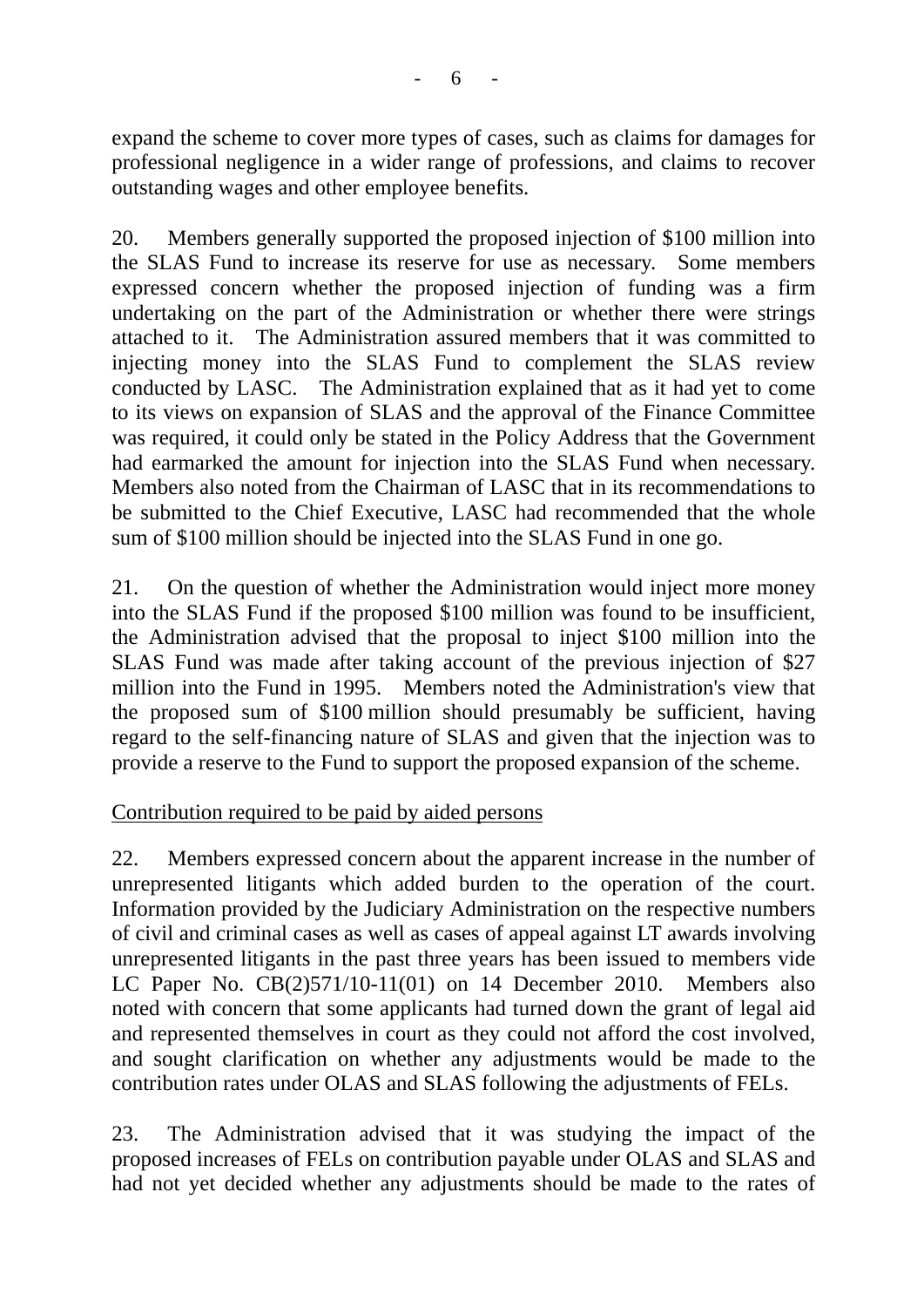contribution. The Administration also advised that under the existing law, DLA did not have the discretion to waive the payment of contribution. Aided persons with financial difficulties could, however, have their contributions paid in instalments.

24. Some members considered that DLA should be given the discretion to waive the payment of contribution in cases where the legally aided applicants had financial difficulties in making such payment. They also suggested that consideration be given to setting different contribution rates for different types of cases, for instance, a lower contribution rate could apply to appeals relating to LT awards. Members also noted the Bar Association's view that higher contribution rates could be set for the new types of cases to be covered under the expanded scope of SLAS. The Administration was requested to revert to the Panel at the meeting on 21 December 2010 on its consideration of the various issues relating to contribution raised by members. LAD was also requested to provide information on the number of cases where applicants for legal aid had turned down the grant of legal aid due to the amount of contribution required to be paid and the amount of contribution involved in such cases.

#### Legislative timetable

25. When the subject was discussed at the meeting on 22 November 2010, members noted that the Administration aimed to report to the Panel on its specific proposals on the proposed expansion of SLAS in May 2011 and submit the relevant legislative amendment proposals to LegCo in June 2011. In response to members' request, the Administration agreed to advance the relevant timetable by about one month and submit the legislative proposals to LegCo in May 2011 instead of June 2011. The Administration was requested to critically review the timetables for the three sets of legislative proposals relating to FELs, the criminal legal aid fee system and expansion of the scope of SLAS to see whether there was room for advancing the timetables and revert to the Panel in writing on the concrete timetables before the next meeting.

#### **Latest position**

26. At the meeting of the Panel on 22 November 2010, members noted from LASC that its Interest Group had completed the study on expansion of the scope of SLAS and LASC's recommendations would be submitted to the Chief Executive in around end of November 2010. As agreed by the Panel, LASC has been invited to the meeting to be held on 21 December 2010 to brief the Panel on its recommendations on expansion of SLAS.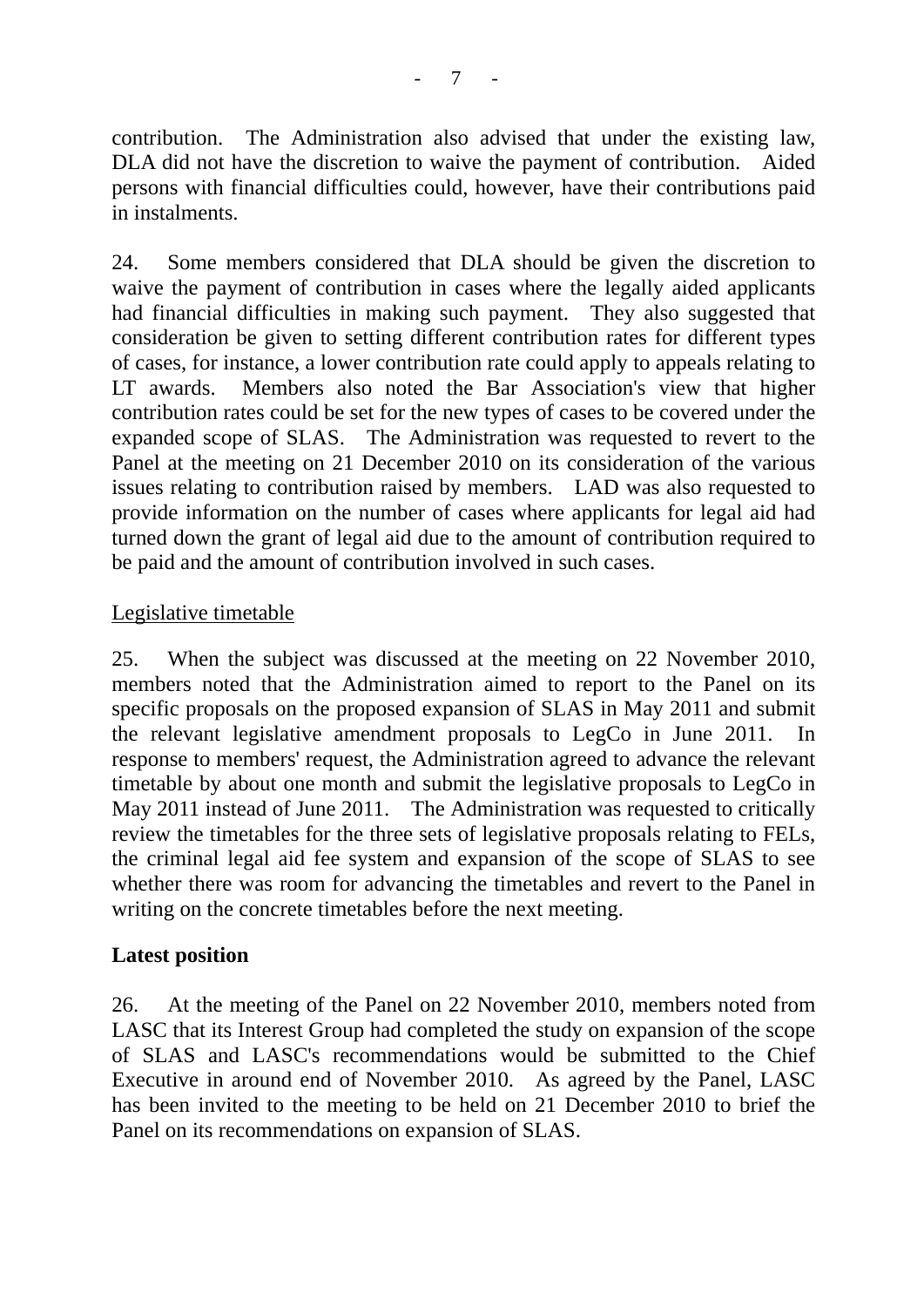# **Relevant papers**

27. A list of the relevant papers which are available on the LegCo website is in **Appendix V**.

Council Business Division 2 Legislative Council Secretariat 16 December 2010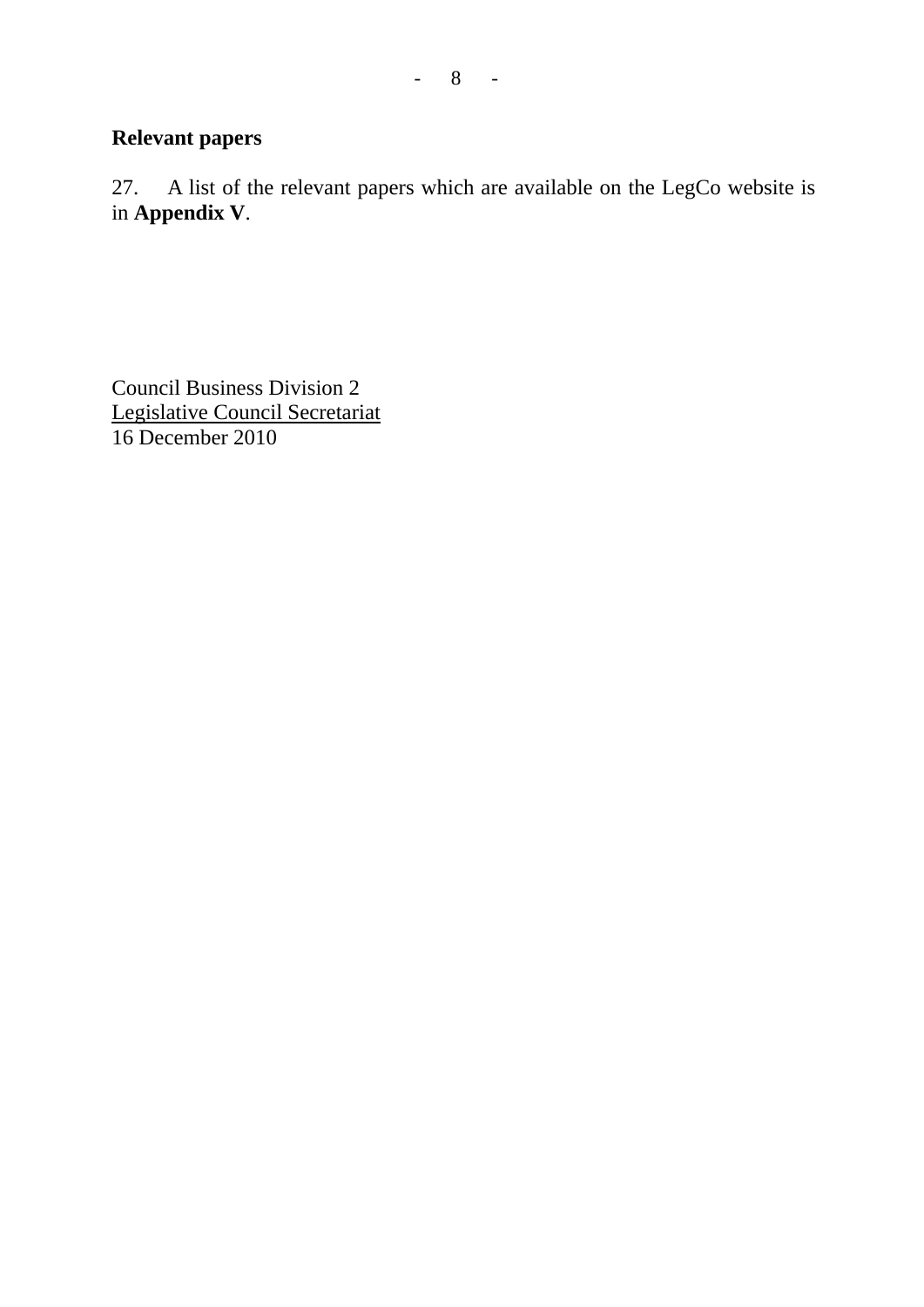# **Amount of Contributions required to be paid by Legally Aided Persons under the Supplementary Legal Aid Scheme in 2006**

|           | <b>Financial Resources</b> | <b>No. of Aided</b><br><b>Persons</b> | <b>Amount of</b><br><b>Contribution required</b><br>to be paid \$ |  |
|-----------|----------------------------|---------------------------------------|-------------------------------------------------------------------|--|
| Exceed    | Do not Exceed              |                                       |                                                                   |  |
|           | $(1.1.2006 - 15.6.2006)$   | 75                                    | 38,950                                                            |  |
| \$155,800 | \$432,900                  |                                       |                                                                   |  |
|           | $(16.6.2006 - 31.12.2006)$ | 52                                    | 39,575                                                            |  |
| \$158,300 | \$439,800                  |                                       |                                                                   |  |
|           | <b>Total</b>               | 127                                   |                                                                   |  |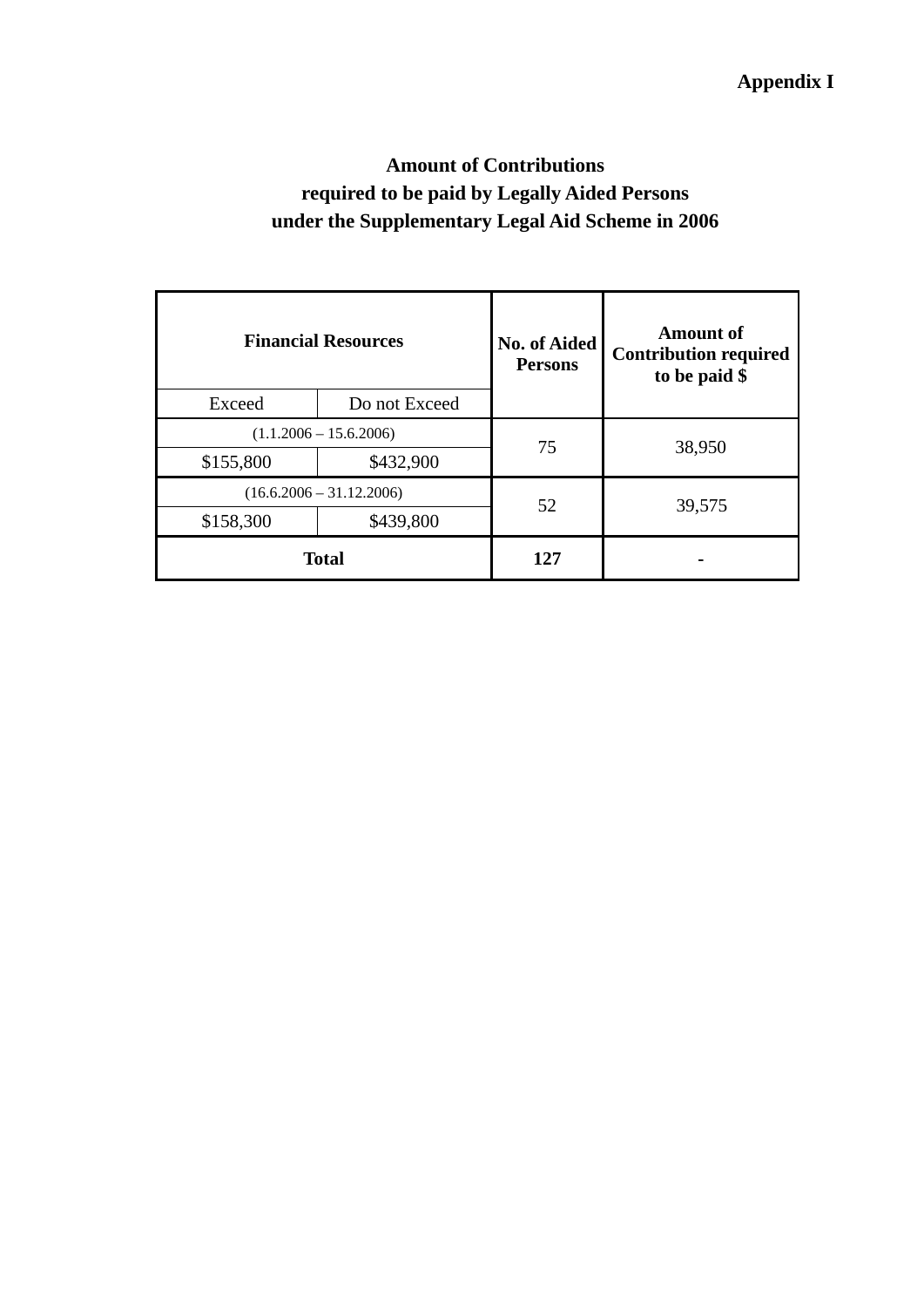# **Amount of Contribution required to be paid by Legally Aided Persons under the Supplementary Legal Aid Scheme in 2007**

| <b>Financial Resources</b>  |               | <b>No. of Aided</b><br><b>Persons</b> | Amount of<br><b>Contribution required</b><br>to be paid \$ |  |
|-----------------------------|---------------|---------------------------------------|------------------------------------------------------------|--|
| Exceed                      | Do not Exceed |                                       |                                                            |  |
| $(1.1.2007 - 14.6.2007)$    |               | 51                                    | 39,575                                                     |  |
| \$158,300                   | \$439,800     |                                       |                                                            |  |
| $(15.6.2007 - 13.12.2007)$  |               | 28                                    | 40,575                                                     |  |
| \$162,300                   | \$450,800     |                                       |                                                            |  |
| $(14.12.2007 - 31.12.2007)$ |               |                                       |                                                            |  |
| \$165,700                   | \$460,300     |                                       | 41,425                                                     |  |
| <b>Total</b>                |               | 79                                    |                                                            |  |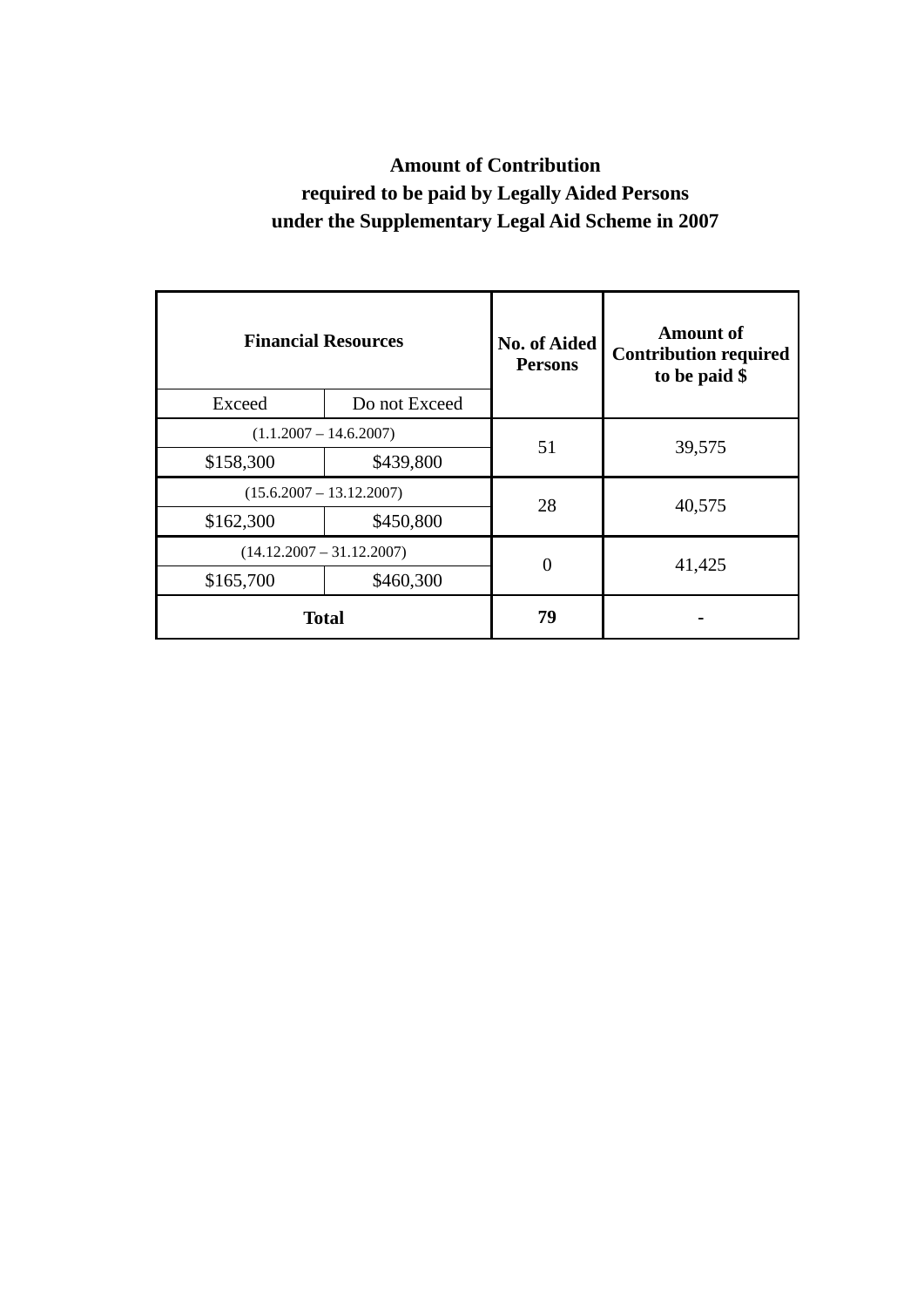# **Amount of Contribution required to be paid by Legally Aided Persons under the Supplementary Legal Aid Scheme in 2008**

|           | <b>Financial Resources</b> | No. of Aided<br><b>Persons</b> | <b>Amount of</b><br><b>Contribution required</b><br>to be paid \$ |
|-----------|----------------------------|--------------------------------|-------------------------------------------------------------------|
| Exceed    | Do not Exceed              |                                |                                                                   |
| \$165,700 | \$460,300                  | 95                             | 41,425                                                            |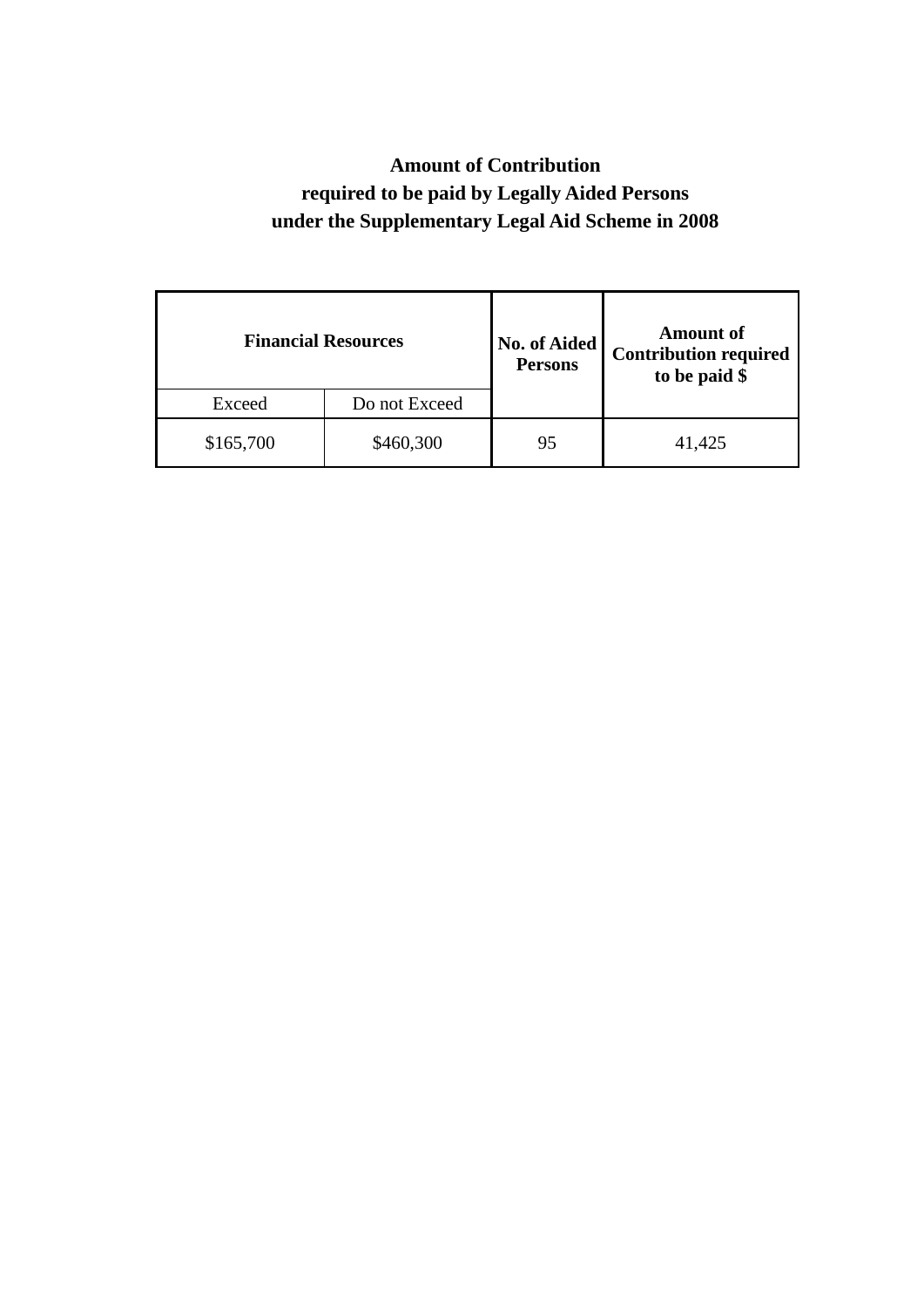### **Appendix II**

### **Information on Supplementary Legal Aid Scheme cases**

|         | No. of<br>cases | No. of<br>successful unsuccessful<br>cases | Net gain arising from recovery<br>of damages/compensation in<br>successful cases $(\$)$ | Costs of unsuccessful<br>cases $(\$)$ |
|---------|-----------------|--------------------------------------------|-----------------------------------------------------------------------------------------|---------------------------------------|
| 2005-06 | 76              |                                            | 5,320,583                                                                               | 384,558                               |
| 2006-07 | 86              |                                            | 2,479,251                                                                               | 4,269,106                             |
| 2007-08 | 94              | 14                                         | 2,999,017                                                                               | 18,992,031                            |

Notes : The above information is based on cases the accounts of which were finalised during the relevant financial year which runs from 1 October to 30 September the following year.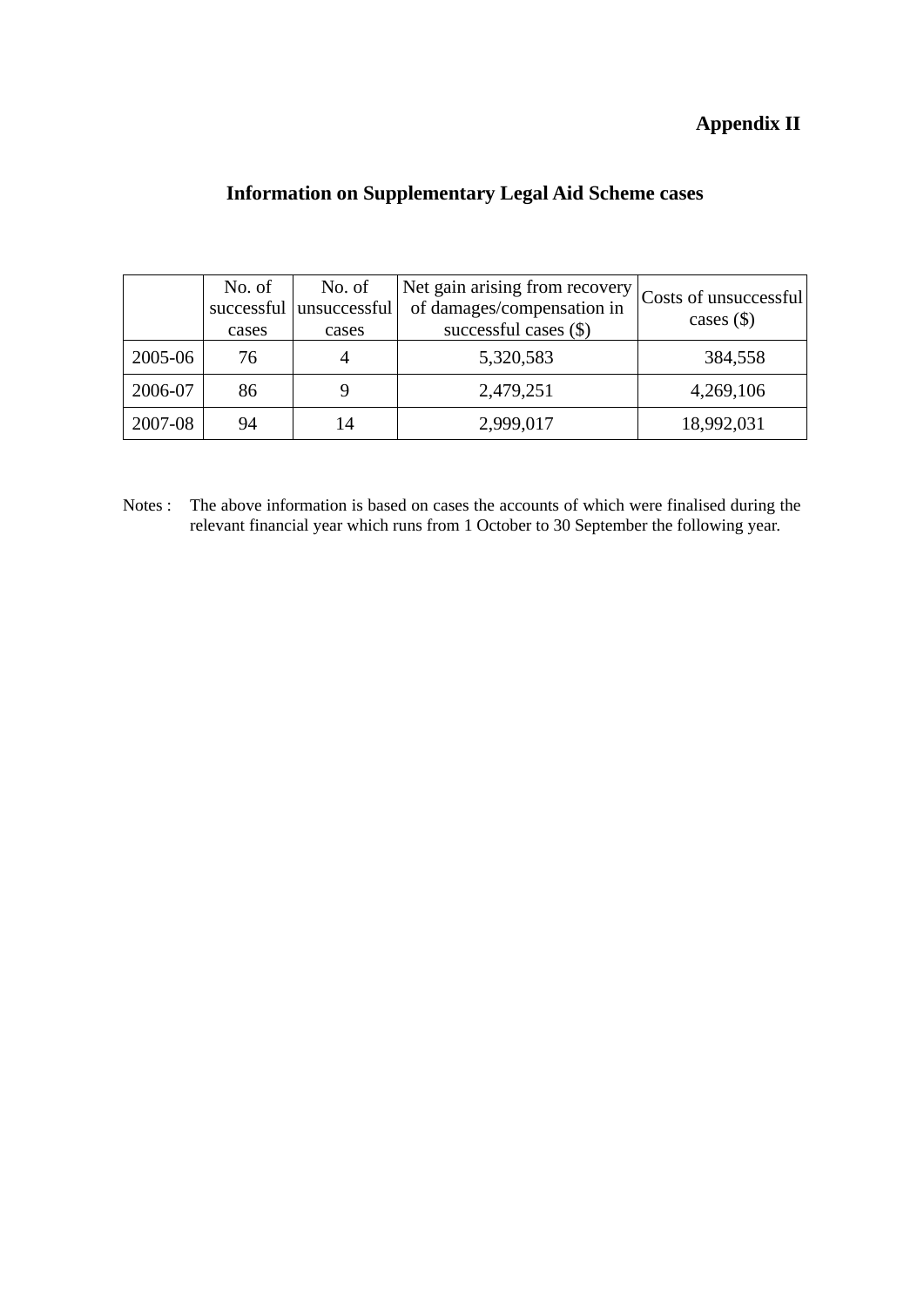#### **LAD's Statistics on cases closed in 2008-2009**

#### **Append Append Appendix III**

| Year of Account Finalized                                                                            | 2008         |                |                                                              |                                                        |                                              |                  |                      | 2009             |                                                              |                                                        |                                                 |                |
|------------------------------------------------------------------------------------------------------|--------------|----------------|--------------------------------------------------------------|--------------------------------------------------------|----------------------------------------------|------------------|----------------------|------------------|--------------------------------------------------------------|--------------------------------------------------------|-------------------------------------------------|----------------|
| Outcome<br>Nature of Case<br>("Miscellaneous" case type).                                            | Favour       |                | Discharged/<br>Not in Favour Revoked prior to<br>proceedings | Discharged at<br>AP's Request<br>during<br>proceedings | Discharged/<br>Revoked during<br>proceedings | Total            | Favour               |                  | Discharged/<br>Not in Favour Revoked prior to<br>proceedings | Discharged at<br>AP's Request<br>during<br>proceedings | Discharged/<br>Revoked<br>during<br>proceedings | Total          |
| Claims against financial inst. and<br>Ins. Co. concerning financial<br>products / financial services | $\mathbf{1}$ | $\mathbf{1}$   |                                                              |                                                        |                                              | $\overline{2}$   |                      |                  |                                                              |                                                        |                                                 | $\theta$       |
| Claims against Insurance<br>Company                                                                  |              | $\mathbf{1}$   | $\mathbf{1}$                                                 |                                                        |                                              | 2                | $\blacktriangleleft$ |                  |                                                              |                                                        |                                                 | $\overline{4}$ |
| Flat buyer's Claims against<br>Property Developer                                                    | $\mathbf{1}$ |                |                                                              |                                                        |                                              | $\mathbf{1}$     |                      |                  |                                                              |                                                        |                                                 | $\mathbf{0}$   |
| Claims against Trust<br>Management Company                                                           |              |                |                                                              |                                                        |                                              | $\boldsymbol{0}$ |                      |                  |                                                              |                                                        |                                                 | $\mathbf{0}$   |
| Claims arising from SOG                                                                              |              |                |                                                              |                                                        |                                              | $\boldsymbol{0}$ | $\mathbf{1}$         |                  |                                                              | $\mathbf{1}$                                           | $\mathbf{1}$                                    | $\mathbf{3}$   |
| Publicly Listed Co.                                                                                  |              |                |                                                              |                                                        |                                              | $\boldsymbol{0}$ |                      |                  |                                                              |                                                        |                                                 | $\theta$       |
| Claims by shareholders against<br>publicly listed company                                            |              |                |                                                              |                                                        |                                              | $\boldsymbol{0}$ |                      |                  |                                                              |                                                        |                                                 | $\mathbf{0}$   |
| Claims against Estate Agent                                                                          |              |                |                                                              |                                                        |                                              | $\boldsymbol{0}$ | $\mathbf{1}$         |                  |                                                              |                                                        |                                                 | $\mathbf{1}$   |
| Total:                                                                                               | $\sqrt{2}$   | $\overline{2}$ | $\mathbf{1}$                                                 | $\sqrt{0}$                                             | $\boldsymbol{0}$                             | 5                | 6                    | $\boldsymbol{0}$ | $\overline{0}$                                               | $\mathbf{1}$                                           | $\mathbf{1}$                                    | $8\,$          |
| Total Damages Awarded                                                                                | 500,000.00   |                |                                                              |                                                        |                                              |                  | 1,342,029.45         |                  |                                                              |                                                        |                                                 |                |
| Total Damages received by AP                                                                         | 0.00         |                |                                                              |                                                        |                                              |                  | 1,073,729.45         |                  |                                                              |                                                        |                                                 |                |
| Total Damages Awarded<br>NOT received by AP                                                          | 500,000.00   |                |                                                              |                                                        |                                              |                  | 268,300.00           |                  |                                                              |                                                        |                                                 |                |
| Total Costs                                                                                          | 196,330.67   | 1,304,224.81   | 149,684.00                                                   |                                                        |                                              |                  | 819,780.00           |                  |                                                              | 144,410.00                                             | 8,364.00                                        |                |
| Total Amount of Costs Wirtten off                                                                    | 155,705.00   |                |                                                              |                                                        |                                              |                  | 95,410.50            |                  |                                                              |                                                        |                                                 |                |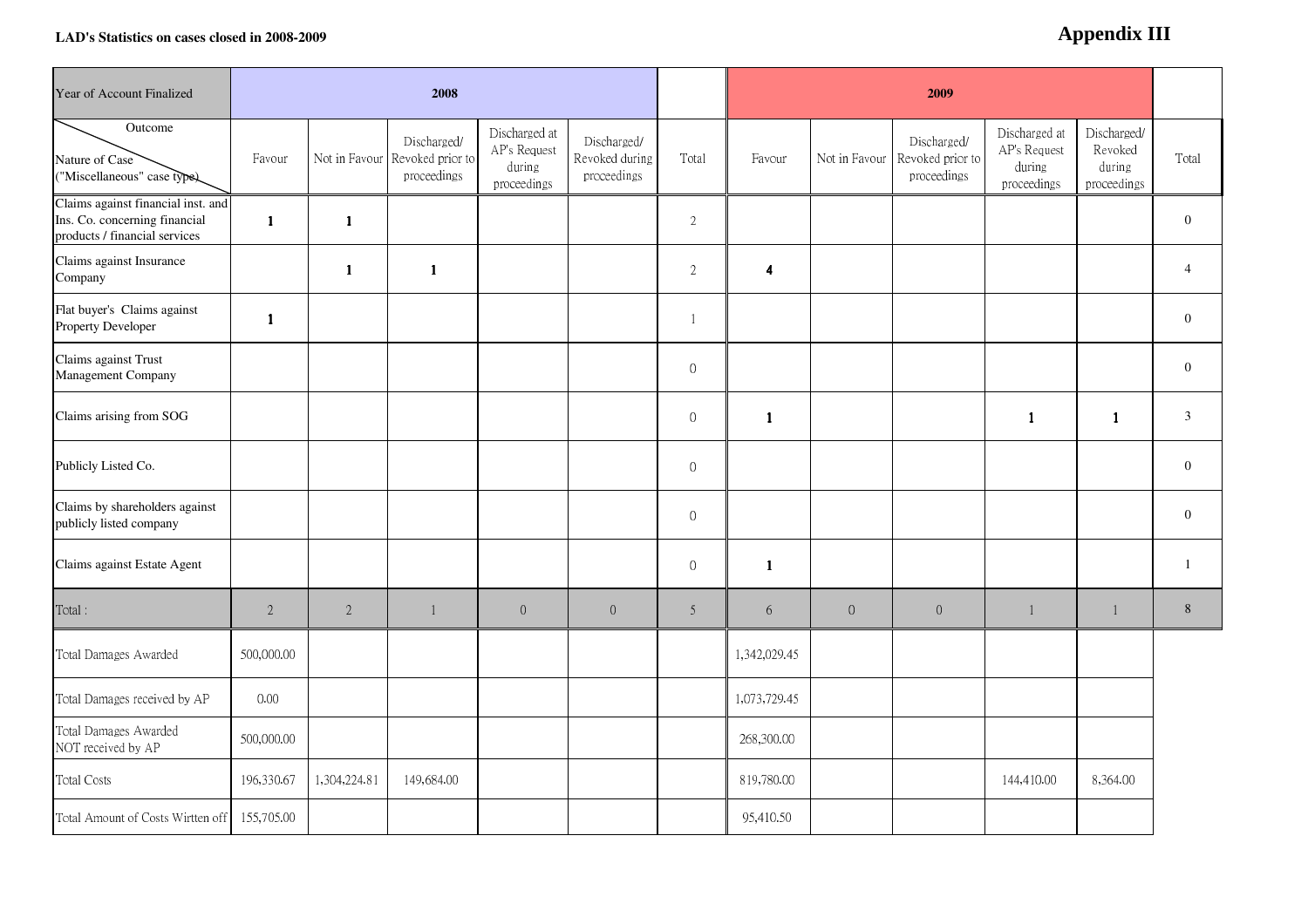| of the<br><b>Suggestions</b><br><b>Association</b><br>on expansion of<br><b>SLAS made on 20 July 2010</b>                                                                                                                                                                                                                                                                                                                                                                                                                                                                       | <b>Bar</b>   LAD's preliminary analysis                                                                                                                                                                                                                                                                                                                                                                                                                                                                                                                                                                                                                                                                                                                                                                                                                                                                                                                                                                          |
|---------------------------------------------------------------------------------------------------------------------------------------------------------------------------------------------------------------------------------------------------------------------------------------------------------------------------------------------------------------------------------------------------------------------------------------------------------------------------------------------------------------------------------------------------------------------------------|------------------------------------------------------------------------------------------------------------------------------------------------------------------------------------------------------------------------------------------------------------------------------------------------------------------------------------------------------------------------------------------------------------------------------------------------------------------------------------------------------------------------------------------------------------------------------------------------------------------------------------------------------------------------------------------------------------------------------------------------------------------------------------------------------------------------------------------------------------------------------------------------------------------------------------------------------------------------------------------------------------------|
| 1.<br>products and claims against<br>financial<br>independent<br>consultants – There are many<br>complaints against mis-selling<br>of financial products including<br>that of the Lehman Brothers.<br>As these financial institutions<br>carry professional indemnity<br>insurance, the expected<br>recovery of cost is good.<br>Also, there are unmet needs<br>claims<br>from<br>the<br>for<br>community, in particular the<br>elderly and retired groups of<br>people. As such, it is<br>suggested that such cases<br>should be included under the<br>extended scope of SLAS. | Mis-selling of financial As far as we know, the average<br>claim for mis-selling of financial<br>products is about \$160,000 per<br>case. Assuming that the case is<br>successful and that the maximum<br>rate of contribution, i.e. 10% is<br>paid to the SLAS Fund, the<br>amount received from a successful<br>case is \$16,000. However, if the<br>case is lost, the costs payable by<br>the Fund to the legal advisors on<br>both sides will be many times that<br>of the contribution received.<br>Considering the low cost to<br>damage ratio, and that the number<br>of claims will be high, extension of<br>SLAS to cover these types of cases<br>will have a substantial impact on<br>the viability of the SLAS Fund.<br>Aggrieved investors in financial<br>products offered by banks and<br>institutions under the jurisdiction<br>of the Hong Kong Monetary<br>Authority (HKMA) may lodge<br>their complaints to the HKMA or<br>the Consumer Council. Under an<br>agreed arrangement in the context |

# **Preliminary analysis on the proposed expansion of SLAS**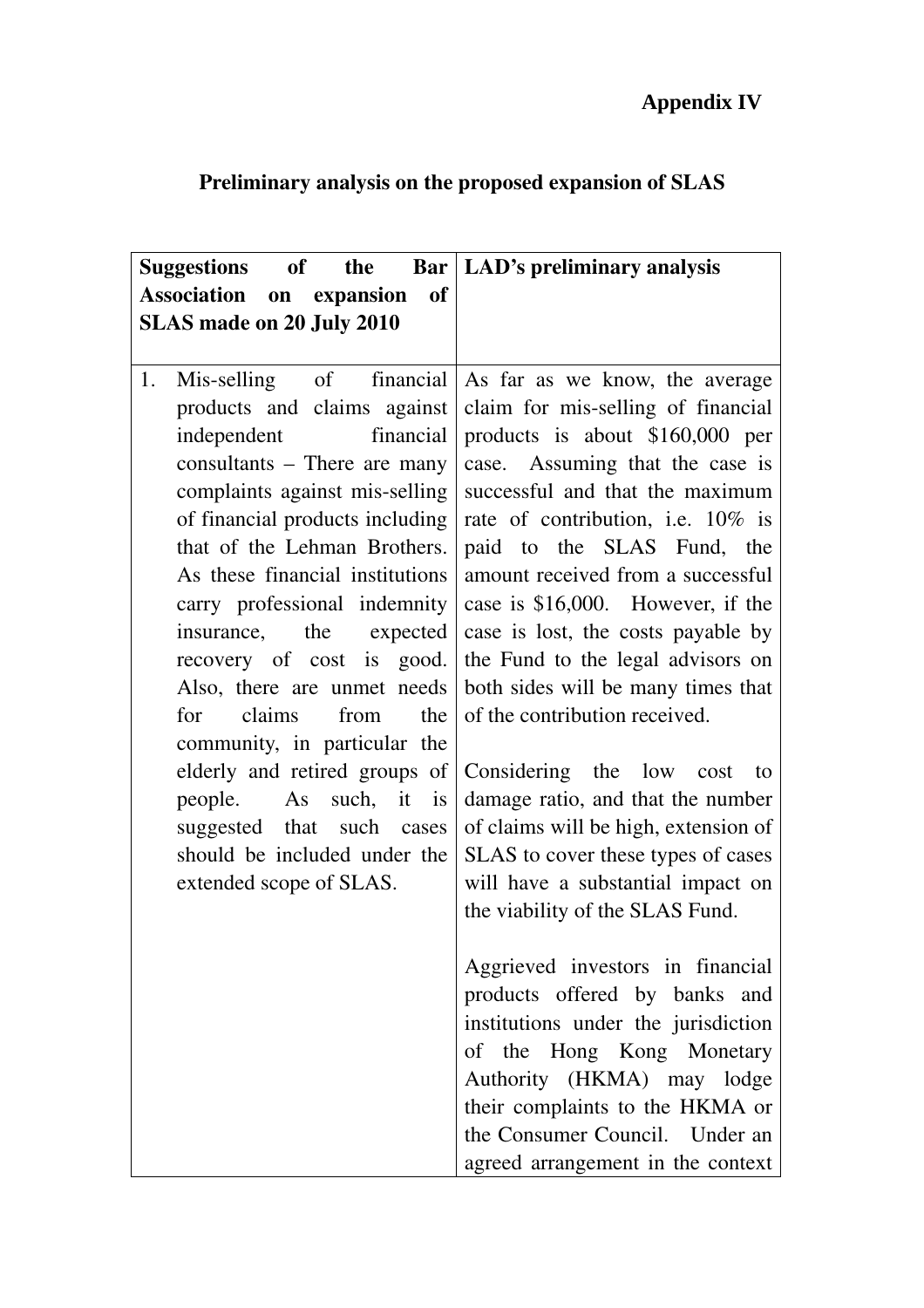| Suggestions of the<br>Bar                                                        | <b>LAD's preliminary analysis</b>                                                                                                                                                                                                                                                                                                                                                                                                                                                                                                                                                                                                                                                                                             |
|----------------------------------------------------------------------------------|-------------------------------------------------------------------------------------------------------------------------------------------------------------------------------------------------------------------------------------------------------------------------------------------------------------------------------------------------------------------------------------------------------------------------------------------------------------------------------------------------------------------------------------------------------------------------------------------------------------------------------------------------------------------------------------------------------------------------------|
| <b>of</b><br><b>Association on expansion</b><br><b>SLAS made on 20 July 2010</b> |                                                                                                                                                                                                                                                                                                                                                                                                                                                                                                                                                                                                                                                                                                                               |
|                                                                                  | of the Lehman Brothers incident,<br>for more effective handling of a<br>large number of complaints, cases<br>received by the Consumer Council<br>sent to the HKMA for<br>are<br>investigation in parallel to that<br>conducted by the relevant<br>institutions. With the consent of<br>the complainants, the HKMA can<br>refer those complaint cases closed<br>with no further action after the<br>completion of the enforcement<br>process to the Consumer Council<br>for its consideration of providing<br>any further advice or assistance.<br>Meritorious<br>and representative<br>involving significant<br>cases<br>consumer interests may also be<br>considered for assistance under the<br>Consumer Legal Action Fund. |
| of<br>Mis-selling<br>2.<br>insurance<br>products                                 | We understand that there is already<br>well-established system<br>for<br>a<br>handling complaints which involve<br>claims up to \$800,000 per case<br>the Insurance<br>under<br>Claims<br>Complaints Bureau (ICCB).<br>In<br>2009, the ICCB handled 575 cases,<br>of which 518 were new cases and<br>57 cases were brought forward<br>from 2008. The main types of<br>cases handled by the ICCB relate<br>to personal insurance products,<br>hospitalization/medical,                                                                                                                                                                                                                                                         |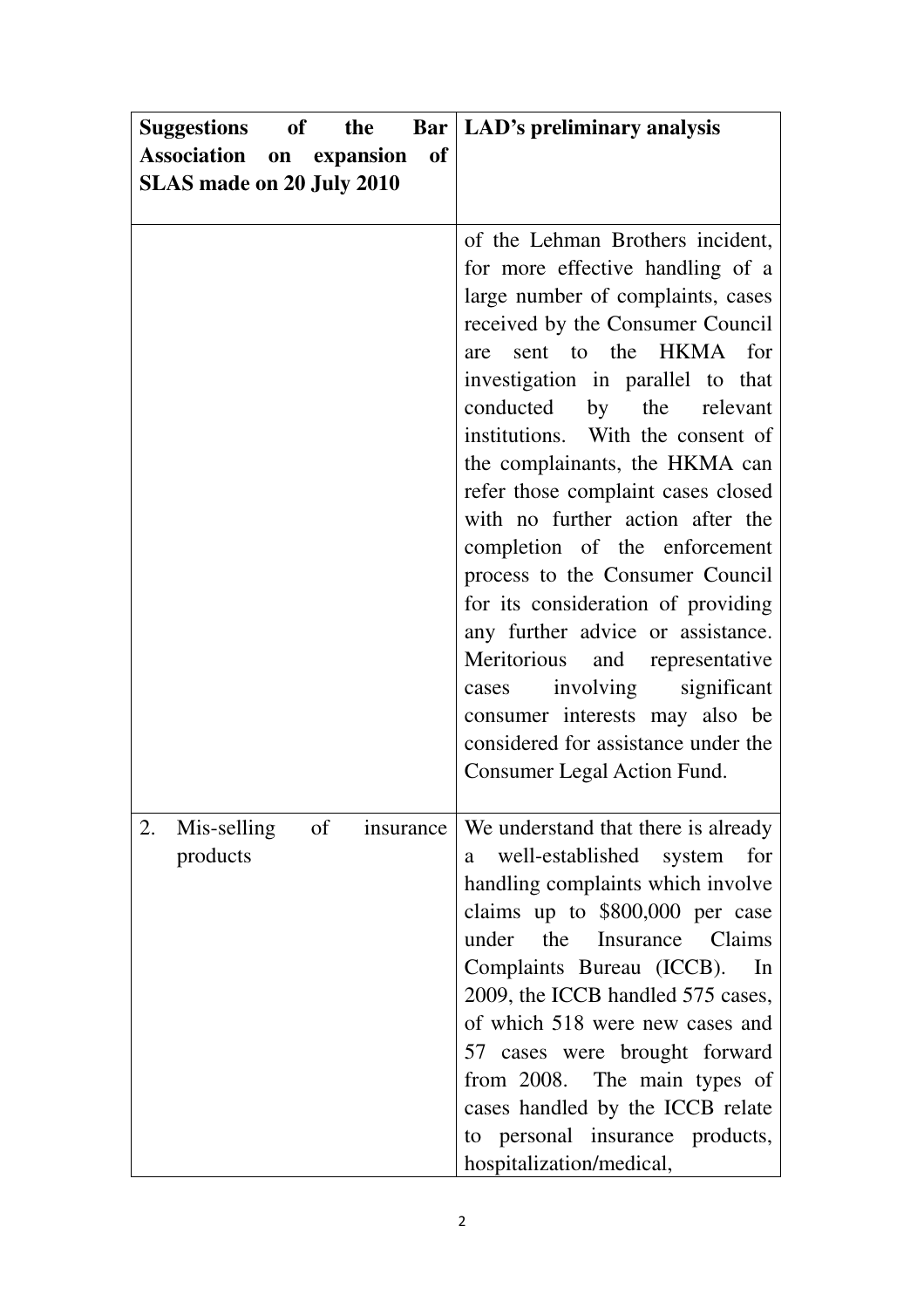| <b>Suggestions</b><br>of the                                                                                                                                                                                                                                           | <b>Bar</b>   LAD's preliminary analysis                                                                                                                                                                                                                                                                                                                                                                                                                                                                                                 |
|------------------------------------------------------------------------------------------------------------------------------------------------------------------------------------------------------------------------------------------------------------------------|-----------------------------------------------------------------------------------------------------------------------------------------------------------------------------------------------------------------------------------------------------------------------------------------------------------------------------------------------------------------------------------------------------------------------------------------------------------------------------------------------------------------------------------------|
| Association on expansion<br><b>of</b>                                                                                                                                                                                                                                  |                                                                                                                                                                                                                                                                                                                                                                                                                                                                                                                                         |
| <b>SLAS made on 20 July 2010</b>                                                                                                                                                                                                                                       |                                                                                                                                                                                                                                                                                                                                                                                                                                                                                                                                         |
|                                                                                                                                                                                                                                                                        | life/critical illness and travel<br>insurance policies. One-sixth of<br>such cases were mutually settled<br>between the insurers and<br>the<br>complainants through<br>the<br>assistance of the ICCB. Others<br>were presented to the Complaints<br>Panel under the ICCB<br>for<br>deliberation.<br>At present, these types of cases are<br>covered under the Ordinary Legal<br>Aid Scheme (OLAS). In 2008,<br>two out of 12 closed cases were<br>granted legal aid. In 2009, four<br>out of 27 closed cases were<br>granted legal aid. |
| 3.<br>and<br>Damages<br>buildings:<br>multi-storey<br>ownership                                                                                                                                                                                                        | accidents in If such claims involve personal<br>injuries, they are already covered<br>under OLAS and SLAS.                                                                                                                                                                                                                                                                                                                                                                                                                              |
| 4.<br>property $-$ As the estate agents<br>usually carry professional<br>indemnity insurance (with the<br>exception of small agents),<br>though not mandatory, such<br>types of cases are worth<br>consideration for inclusion<br>under the extended scope of<br>SLAS. | Estate agents: mis-selling of At present, these types of cases are<br>covered under the Ordinary Legal<br>Aid Scheme (OLAS). In 2009,<br>one out of 7 closed cases was<br>N <sub>0</sub><br>granted legal aid.<br>compensation was recovered<br>despite the fact that the case was<br>successful.                                                                                                                                                                                                                                       |
| 5.                                                                                                                                                                                                                                                                     | Claims arising from the sale of These cases normally involve a                                                                                                                                                                                                                                                                                                                                                                                                                                                                          |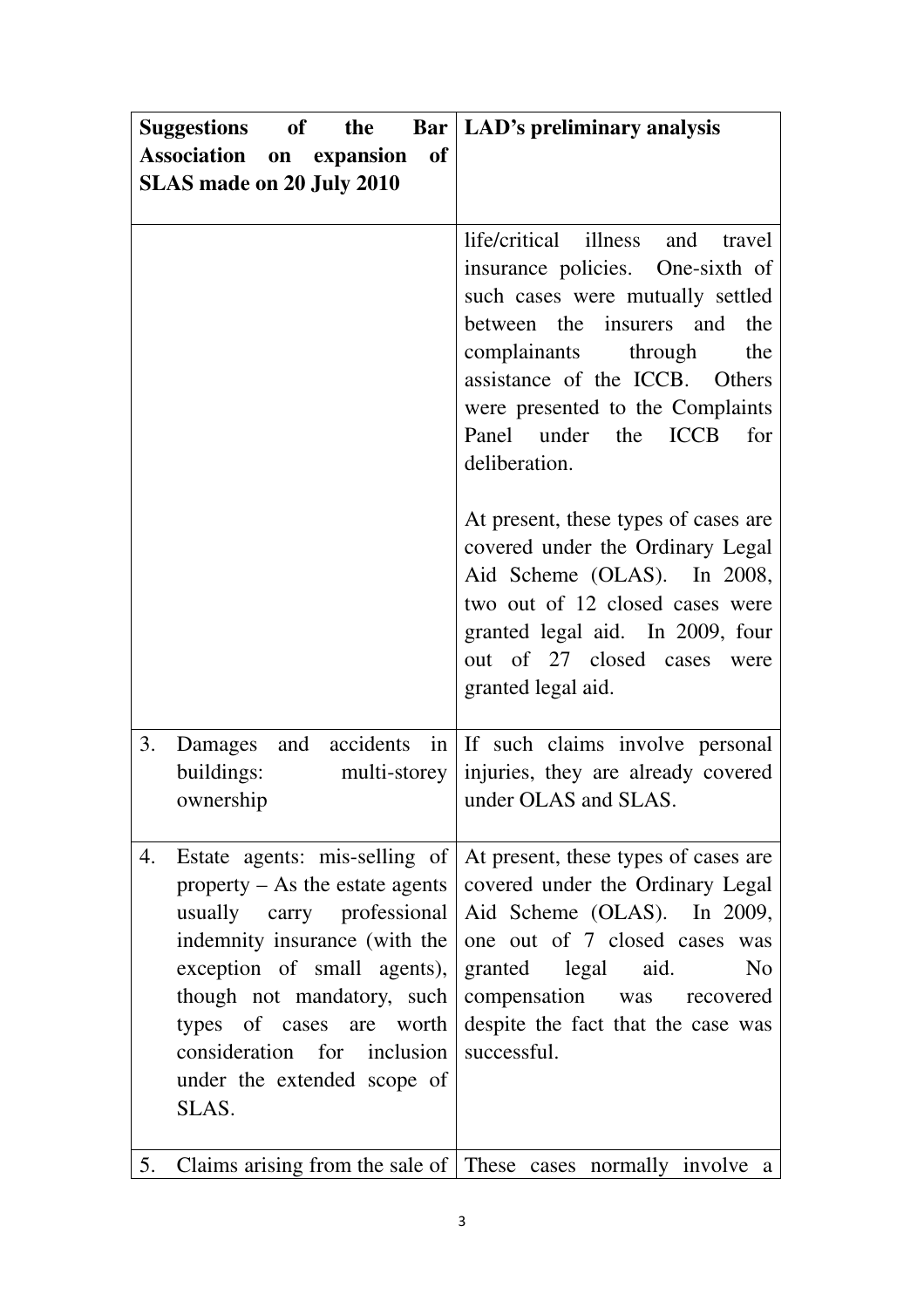|    | of the<br><b>Suggestions</b>                                                                                                                                                                                                                                                                                                                                                                                                       | <b>Bar   LAD's preliminary analysis</b>                                                                                                                                                                                                                                                                                                                                             |
|----|------------------------------------------------------------------------------------------------------------------------------------------------------------------------------------------------------------------------------------------------------------------------------------------------------------------------------------------------------------------------------------------------------------------------------------|-------------------------------------------------------------------------------------------------------------------------------------------------------------------------------------------------------------------------------------------------------------------------------------------------------------------------------------------------------------------------------------|
|    | Association on expansion<br><b>of</b>                                                                                                                                                                                                                                                                                                                                                                                              |                                                                                                                                                                                                                                                                                                                                                                                     |
|    | <b>SLAS made on 20 July 2010</b>                                                                                                                                                                                                                                                                                                                                                                                                   |                                                                                                                                                                                                                                                                                                                                                                                     |
|    | new flats or offices for sale –<br>new flats are usually<br>As<br>covered by contractors' all risk<br>policy which covers beyond<br>the duration of the certificate<br>of completion to the defects<br>liability period, there is<br>usually a high success rate for<br>these types of claims against<br>the property developers. As<br>such, it is suggested that these<br>cases be included under the<br>extended scope of SLAS. | buyer attempting to rescind a sale<br>agreement for breach of<br>the<br>agreement on the part of<br>the<br>developer. According to past<br>similar cases where legal aid was<br>granted under the OLAS, the<br>success rate for cases involving<br>claims by a flat buyer against a<br>property development company is<br>very low and the median costs for<br>litigation are high. |
| 6. | against professional<br>Claims<br>(Professional<br>people<br>negligence claims)                                                                                                                                                                                                                                                                                                                                                    | Under the current scope of SLAS,<br>against<br>professional<br>claims<br>negligence of lawyers, dentists and<br>doctors are covered.<br>In considering to extend the scope<br>of SLAS to cover claims against<br>negligence of other types of<br>professionals, factors to consider<br>include whether such professions<br>are well and properly insured.                           |
| 7. | Small marine boat accidents                                                                                                                                                                                                                                                                                                                                                                                                        | If such claims involve personal<br>injuries, they are already covered<br>under OLAS and SLAS.                                                                                                                                                                                                                                                                                       |
| 8. | Disputes relating to trusts                                                                                                                                                                                                                                                                                                                                                                                                        | At present, we do not have much<br>information on hand regarding this                                                                                                                                                                                                                                                                                                               |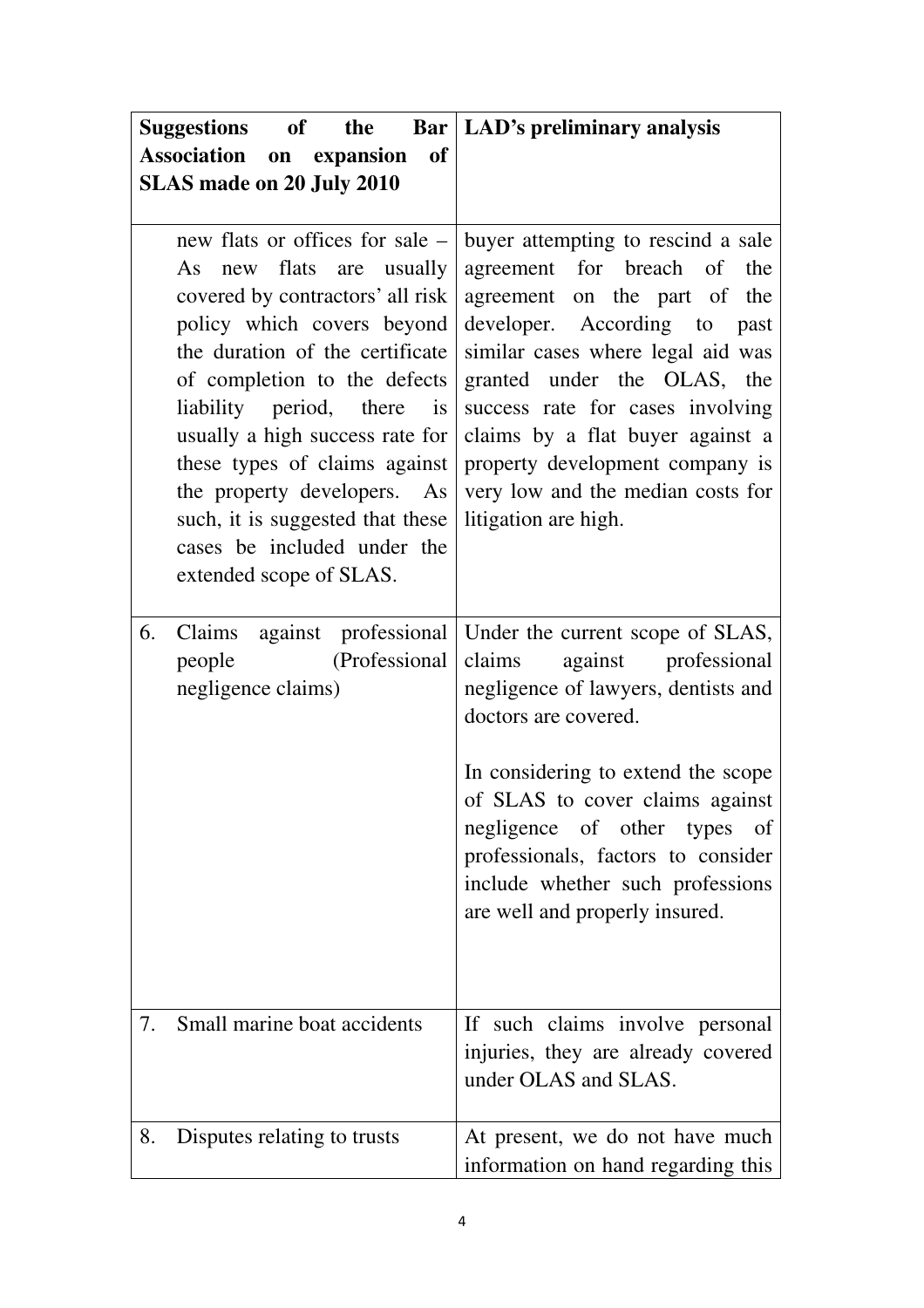| <b>Suggestions</b><br>of<br>the                                                                          | <b>Bar</b>   LAD's preliminary analysis                                                                                                                                                            |
|----------------------------------------------------------------------------------------------------------|----------------------------------------------------------------------------------------------------------------------------------------------------------------------------------------------------|
| <b>Association</b><br>on expansion<br><b>of</b><br><b>SLAS made on 20 July 2010</b>                      |                                                                                                                                                                                                    |
|                                                                                                          | type of cases. We welcome more<br>detailed suggestions from relevant<br>stakeholders in this aspect.                                                                                               |
| Companies disputes<br>9.<br>minority shareholders rights                                                 | In general, these types of disputes<br>do not involve money claims. We<br>welcome<br>detailed<br>more<br>suggestions from relevant<br>stakeholders in this aspect.                                 |
| 10. Sales of goods and provision<br>of services                                                          | In general, such claims involve<br>small amounts of money, and the<br>litigation costs involved usually far<br>exceed the values of the damages.                                                   |
| 11. Assistance to employees for<br>recovery of wages and appeals<br>relating to Labor Tribunal<br>awards | At present, OLAS<br>covers<br>employee compensation<br>cases.<br>Applicants who pass the means<br>and merits tests can obtain legal<br>aid.                                                        |
|                                                                                                          | If employers make an appeal<br>against the judgment of the Labor<br>Tribunal which are in favor of the<br>employees, the employees can<br>consider to apply for legal aid to<br>defend the appeal. |
|                                                                                                          | This type of cases has, from cases<br>analyzed, a good success rate.                                                                                                                               |

**Legal Aid Department November 2010**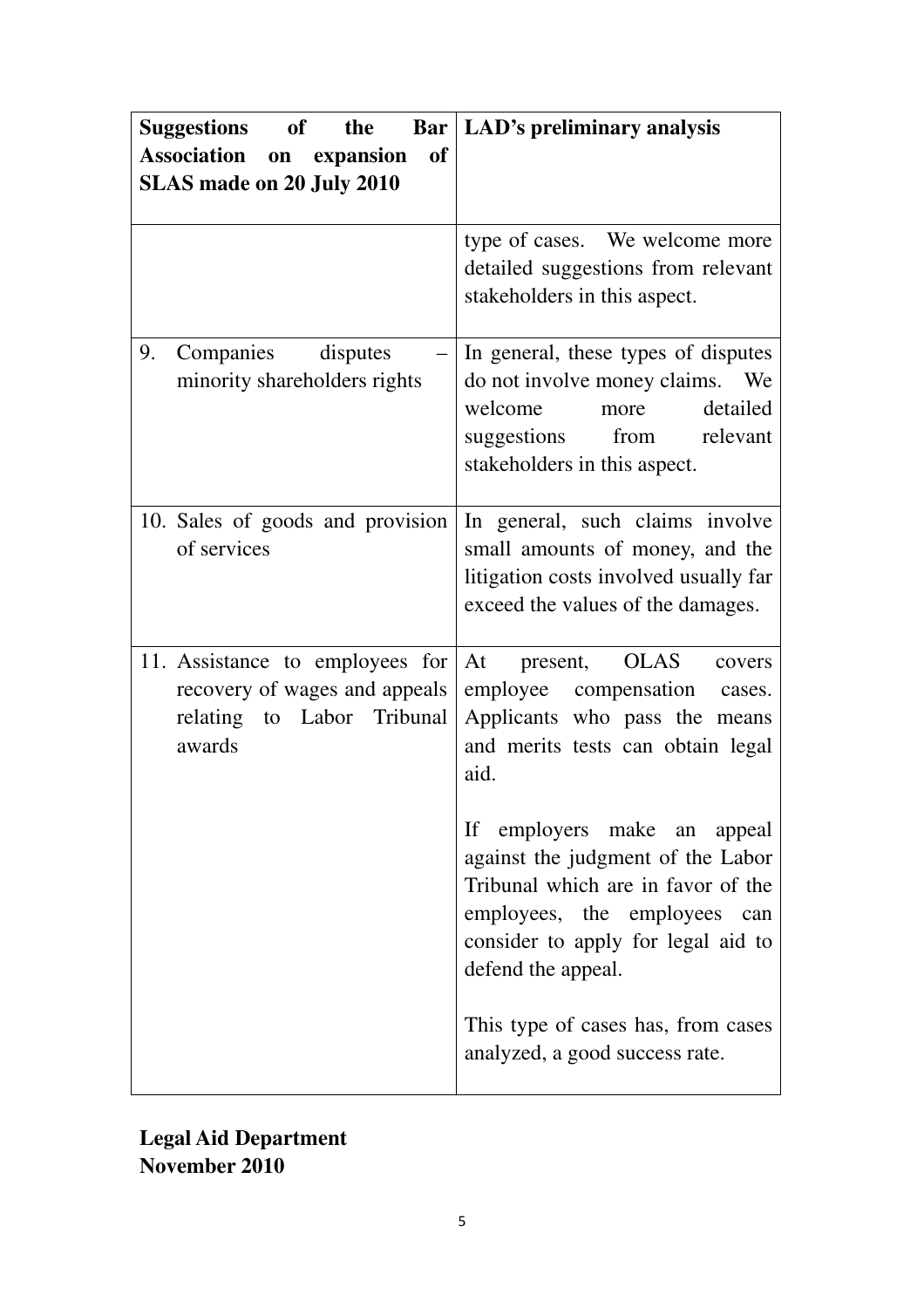#### **Relevant documents on issues relating to the review of the scope of the Supplementary Legal Aid Scheme**

| <b>Meeting</b>                                                        | Date of meeting | <b>Paper</b>                                                                                                                                                                                                                                                                                                                                                                                                                                                                                     |
|-----------------------------------------------------------------------|-----------------|--------------------------------------------------------------------------------------------------------------------------------------------------------------------------------------------------------------------------------------------------------------------------------------------------------------------------------------------------------------------------------------------------------------------------------------------------------------------------------------------------|
| Legislative Council                                                   | 5 May 2004      | Official Record of Proceedings of the<br>Council on a written question raised by Dr<br>Wing-lok<br>"Legal<br>Hon LO<br>on<br>aid<br>applications relating to claims of medical<br>negligence"<br>http://www.legco.gov.hk/yr03-04/english/c<br>ounmtg/hansard/cm0505ti-translate-e.pdf                                                                                                                                                                                                            |
| Panel on<br>Administration of<br>Justice and Legal<br><b>Services</b> | 23 January 2006 | Background brief on "Provision of legal aid<br>services" prepared by the Legislative<br>Council ("LegCo") Secretariat<br>[LC Paper No. CB(2)904/05-06(01)]<br>http://www.legco.gov.hk/yr05-06/english/pane<br>ls/ajls/papers/aj0123cb2-904-1e.pdf<br>Minutes of meeting<br>[LC Paper No. CB(2)1491/05-06]<br>http://www.legco.gov.hk/yr05-06/english/p<br>anels/ajls/minutes/aj060123.pdf                                                                                                        |
| Legislative Council                                                   | 3 May 2006      | Official Record of Proceedings of the<br>Council on the motion moved by the Chief<br>Secretary for Administration on "Proposed<br>resolution under the Legal Aid Ordinance"<br>http://www.legco.gov.hk/yr05-06/english/c<br>ounmtg/hansard/cm0503ti-translate-e.pdf                                                                                                                                                                                                                              |
| Panel on<br>Administration of<br>Justice and Legal<br><b>Services</b> | 26 March 2007   | Background brief on "Provision of legal aid<br>services" prepared by the LegCo Secretariat<br>[LC Paper No. CB(2)1395/06-07(01)]<br>http://www.legco.gov.hk/yr06-07/english/p<br>anels/ails/papers/ai0326cb2-1395-1-e.pdf<br>Administration's paper on "Five-yearly<br>review of the criteria for assessing the<br>financial eligibility of legal aid applicants"<br>[LC Paper No. CB(2)1395/06-07(02)]<br>http://www.legco.gov.hk/yr06-07/english/p<br>anels/ajls/papers/aj0326cb2-1395-2-e.pdf |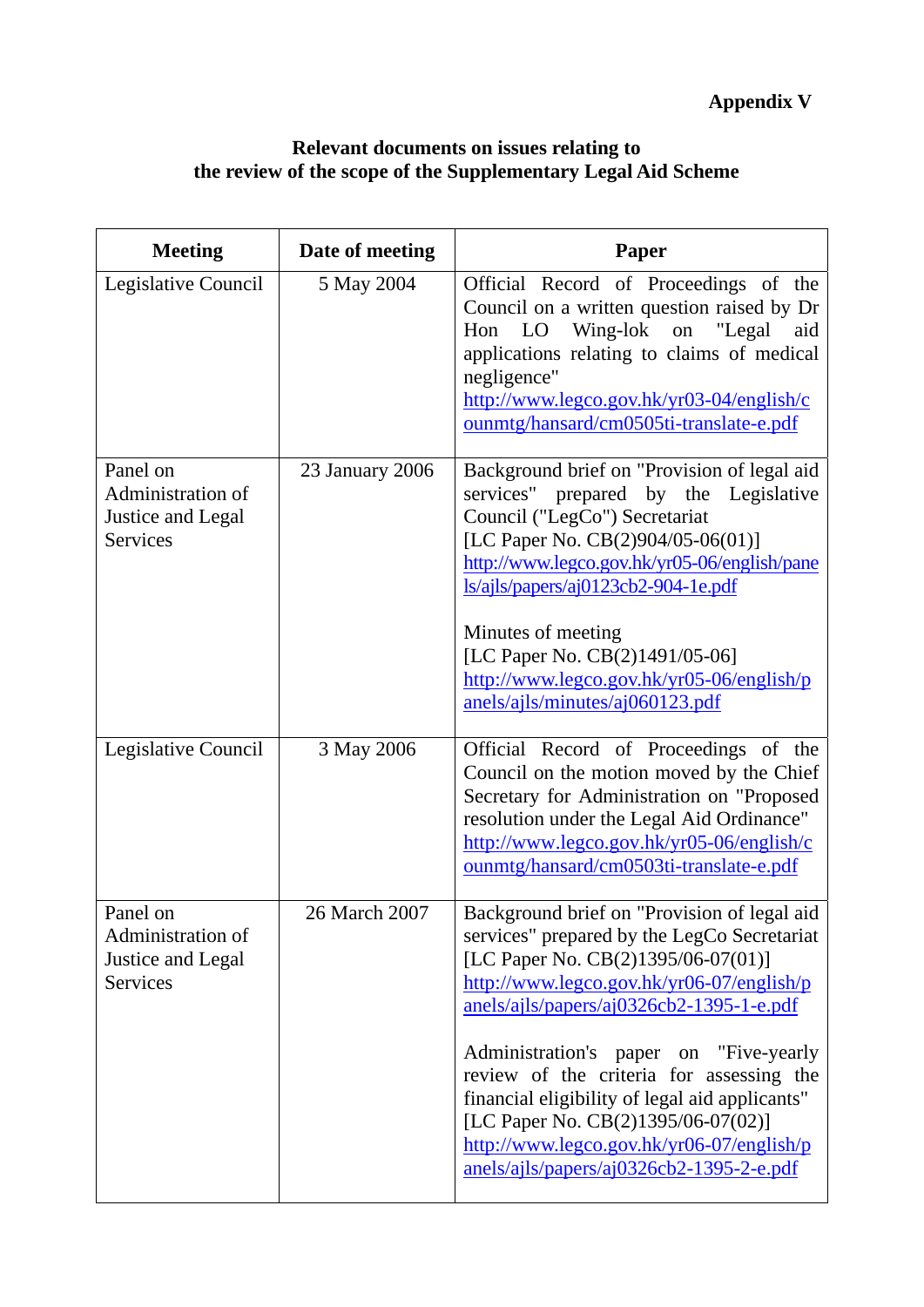| <b>Meeting</b> | Date of meeting | <b>Paper</b>                                                                                                                                                                                                                                                                                       |
|----------------|-----------------|----------------------------------------------------------------------------------------------------------------------------------------------------------------------------------------------------------------------------------------------------------------------------------------------------|
|                |                 | The Legal Aid Services Council's letter<br>dated 26 March 2007<br>[LC Paper No. CB(2)1472/06-07(01)]<br>(Chinese version only)                                                                                                                                                                     |
|                |                 | Submission dated 26 March 2007 from the<br>1st Step Association<br>[LC Paper No. CB(2)1472/06-07(02)]<br>(Chinese version only)                                                                                                                                                                    |
|                |                 | Information note from the LegCo Office of<br>Hon Margaret NG<br>[LC Paper No. CB(2)1472/06-07(03)]<br>(Chinese version only)                                                                                                                                                                       |
|                |                 | Minutes of meeting<br>[LC Paper No. CB(2)1966/06-07]<br>http://www.legco.gov.hk/yr06-07/english/p<br>anels/ajls/minutes/aj070326.pdf                                                                                                                                                               |
|                | 26 May 2008     | Background Brief on "Five-yearly review<br>of the criteria for assessing the financial<br>eligibility of legal aid applicants" prepared<br>by the LegCo Secretariat<br>[LC Paper No. CB(2)2010/07-08(01)]<br>http://www.legco.gov.hk/yr07-08/english/p<br>anels/ajls/papers/aj0526cb2-2010-1-e.pdf |
|                |                 | Administration's paper on "Five-yearly<br>review of the criteria for assessing the<br>financial eligibility of legal aid applicants"<br>[LC Paper No. CB(2)2011/07-08(04)]<br>http://www.legco.gov.hk/yr07-08/english/p<br>anels/ajls/papers/aj0526cb2-2011-4-e.pdf                                |
|                |                 | Submission dated 26 May 2008 from Law<br>Society of Hong Kong<br>[LC Paper No. CB(2)2090/07-08(01)]<br>(English version only)<br>http://www.legco.gov.hk/yr07-08/english/p                                                                                                                         |

anels/ajls/papers/aj0623cb2-2090-1-e.pdf Minutes of meeting

[LC Paper No. CB(2)2818/07-08] [http://www.legco.gov.hk/yr07-08/english/p](http://www.legco.gov.hk/yr07-08/english/panels/ajls/minutes/aj080526.pdf) anels/ajls/minutes/aj080526.pdf

 $2 -$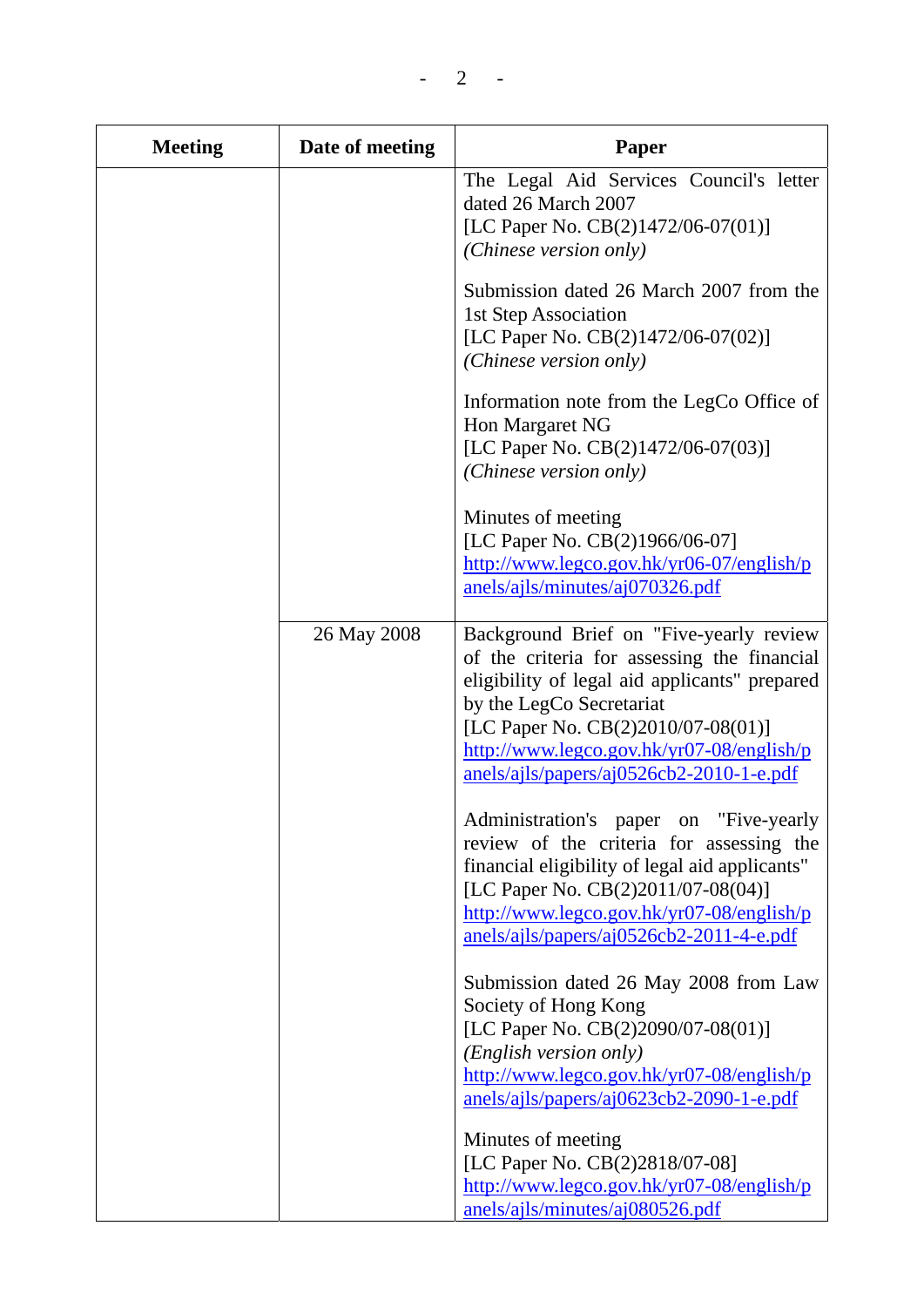| <b>Meeting</b>                                                 | Date of meeting  | Paper                                                                                                                                                                                                                                                                                                                                                                                                                                                                                                                                                                                                                                                                                                                                                                                                                                                                                                                                                                                                                                                   |
|----------------------------------------------------------------|------------------|---------------------------------------------------------------------------------------------------------------------------------------------------------------------------------------------------------------------------------------------------------------------------------------------------------------------------------------------------------------------------------------------------------------------------------------------------------------------------------------------------------------------------------------------------------------------------------------------------------------------------------------------------------------------------------------------------------------------------------------------------------------------------------------------------------------------------------------------------------------------------------------------------------------------------------------------------------------------------------------------------------------------------------------------------------|
| Panel on<br>Administration of<br>Justice and Legal<br>Services | 24 November 2008 | Information Note prepared by the Research<br>and Library Services Division on "Scope<br>and expenditure of legal aid services in<br>selected places"<br>$[IN03/08-09]$<br>http://www.legco.gov.hk/yr08-09/english/se<br>$c/library/0809in03-e.pdf$<br>Background Brief on "Review of the<br>provision of legal aid services" prepared by<br>the LegCo Secretariat<br>[LC Paper No. CB(2)309/08-09(07)]<br>http://www.legco.gov.hk/yr08-09/english/p<br>anels/ajls/papers/aj1124cb2-309-7-e.pdf<br>Administration's paper on "Provision of<br>legal aid services"<br>[LC Paper No. CB(2)309/08-09(08)]<br>http://www.legco.gov.hk/yr08-09/english/p<br>anels/ajls/papers/aj1124cb2-309-8-e.pdf<br>Submission<br>from<br>the<br>Society<br>for<br>Community Organization on "Review of<br>the provision of legal aid services"<br>[LC Paper No. CB(2)335/08-09(01)]<br>(Chinese version only)<br>Minutes of meeting<br>[LC Paper No. CB(2)584/08-09]<br>http://www.legco.gov.hk/yr08-09/english/p<br>anels/ajls/minutes/aj20081124.pdf<br>Follow-up paper |
|                                                                |                  | Administration's response on review of the<br>provision of legal aid services<br>[LC Paper No. CB(2)2011/08-09(01)]<br>http://www.legco.gov.hk/yr08-09/english/p<br>anels/ajls/papers/aj1124cb2-2011-1-e.pdf                                                                                                                                                                                                                                                                                                                                                                                                                                                                                                                                                                                                                                                                                                                                                                                                                                            |
| Legislative Council                                            | 11 February 2009 | Official Record of Proceedings of the<br>Council on the motion moved by Dr Hon<br>Priscilla LEUNG Mei-fun on "Relaxing the<br>eligibility criteria for legal aid"<br>http://www.legco.gov.hk/yr08-09/english/c<br>ounmtg/hansard/cm0211-translate-e.pdf                                                                                                                                                                                                                                                                                                                                                                                                                                                                                                                                                                                                                                                                                                                                                                                                 |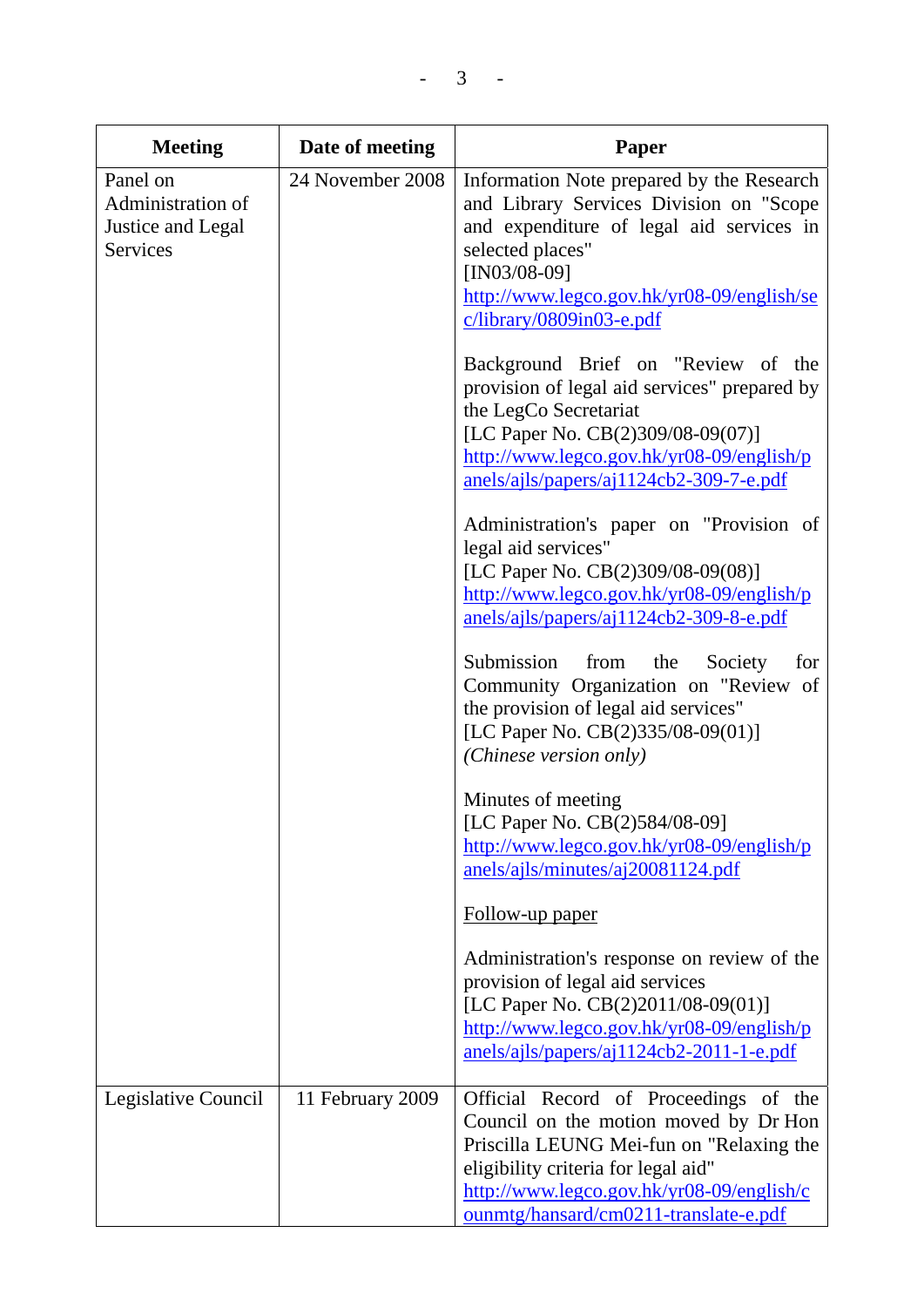| <b>Meeting</b>                                                 | Date of meeting | <b>Paper</b>                                                                                                                                                                                                                                                                                                                                                                                                                                                                                                                                                                                                                                                                                                                                                                                                                                                                                                                             |
|----------------------------------------------------------------|-----------------|------------------------------------------------------------------------------------------------------------------------------------------------------------------------------------------------------------------------------------------------------------------------------------------------------------------------------------------------------------------------------------------------------------------------------------------------------------------------------------------------------------------------------------------------------------------------------------------------------------------------------------------------------------------------------------------------------------------------------------------------------------------------------------------------------------------------------------------------------------------------------------------------------------------------------------------|
| Panel on<br>Administration of<br>Justice and Legal<br>Services | 30 March 2009   | Administration's paper on "Five-yearly<br>review of the criteria for assessing the<br>financial eligibility of legal aid applicants"<br>[LC Paper No. CB(2)1152/08-09(04)]<br>http://www.legco.gov.hk/yr08-09/english/p<br>anels/ajls/papers/aj0330cb2-1152-4-e.pdf<br>Background brief on "Five-yearly review of<br>the criteria for assessing the financial<br>eligibility of legal aid applicants" prepared<br>by the LegCo Secretariat<br>[LC Paper No. CB(2)1152/08-09(05)]<br>http://www.legco.gov.hk/yr08-09/english/p<br>anels/ajls/papers/aj0330cb2-1152-5-e.pdf<br>Law Society of Hong Kong's letter dated 27<br>March 2009<br>[LC Paper No. CB(2)1215/08-09(01)]<br>(English version only)<br>http://www.legco.gov.hk/yr08-09/english/p<br>anels/ajls/papers/aj0330cb2-1215-1-e.pdf<br>Minutes of meeting<br>[LC Paper No. CB(2)1603/08-09]<br>http://www.legco.gov.hk/yr08-09/english/p<br>anels/ajls/minutes/aj20090330.pdf |
|                                                                |                 | Research report on "Legal aid systems in<br>selected places" prepared by the LegCo<br>Secretariat (June 2009)<br>[RP01/08-09]<br>http://www.legco.gov.hk/yr08-09/english/s<br>$ec/library/0809rp01-e.pdf$<br>Supplementary information<br>on income<br>level, number of legal aid applications<br>received and granted, and updated figures<br>of legal aid expenditure in Hong Kong and<br>the selected places prepared by the LegCo<br>Secretariat (as at 22 March 2010)<br>$[IN01/09-10]$<br>http://www.legco.gov.hk/yr09-10/english/s<br>ec/library/0910in01_20100322-e.pdf                                                                                                                                                                                                                                                                                                                                                          |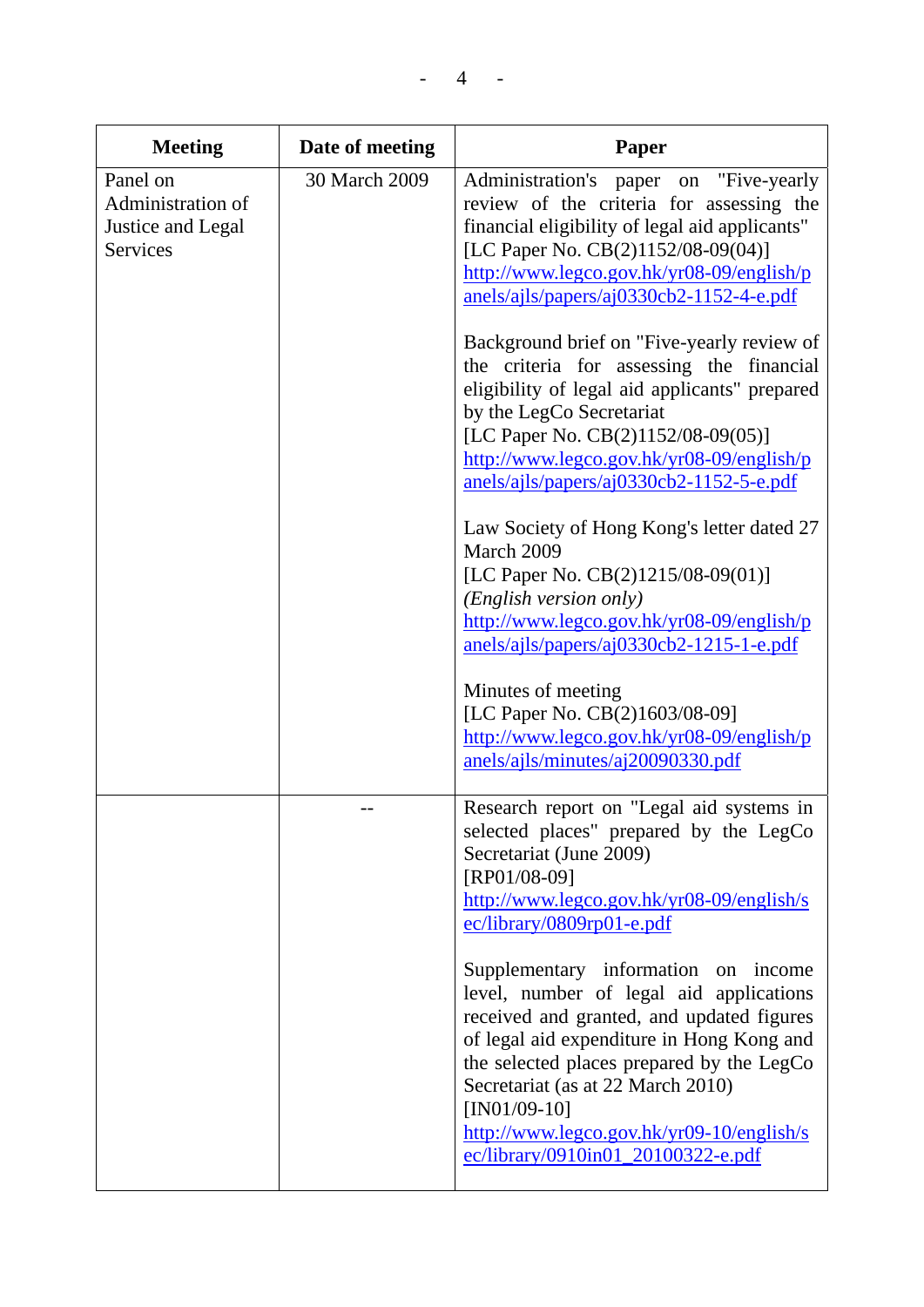| <b>Meeting</b>                                                 | Date of meeting | Paper                                                                                                                                                                                                                                                                                                                                                                                                                                                                                                                                                                                                                                                                                                                       |
|----------------------------------------------------------------|-----------------|-----------------------------------------------------------------------------------------------------------------------------------------------------------------------------------------------------------------------------------------------------------------------------------------------------------------------------------------------------------------------------------------------------------------------------------------------------------------------------------------------------------------------------------------------------------------------------------------------------------------------------------------------------------------------------------------------------------------------------|
|                                                                |                 | client<br>table<br>Supplementary<br><sub>on</sub><br>contributions, costs received and legal aid<br>expenditure in Hong Kong and the selected<br>places prepared by the LegCo Secretariat<br>(as at $15$ January $2010$ )<br>[FS05/09-10]<br>http://www.legco.gov.hk/yr09-10/english/se<br>c/library/0910fs05_20100115-e.pdf                                                                                                                                                                                                                                                                                                                                                                                                |
|                                                                | 22 October 2009 | Minutes of meeting<br>[LC Paper No. CB(2)506/09-10]<br>$\frac{http://www.legco.gov.hk/yr09-10/english/p}{http://www.legco.gov.hk/yr09-10/english/p}$<br>anels/ajls/minutes/aj20091022.pdf                                                                                                                                                                                                                                                                                                                                                                                                                                                                                                                                   |
| Legislative Council                                            | 6 January 2010  | Official Record of Proceedings of the<br>Council on a written question raised by Dr<br>Hon Priscilla LEUNG Mei-fun on "Five-<br>yearly Review of Criteria for Assessing<br>of<br>Financial<br>Eligibility<br>Legal<br>Aid<br>Applicants"<br>http://www.legco.gov.hk/yr09-10/english/c<br>ounmtg/hansard/cm0106-translate-e.pdf                                                                                                                                                                                                                                                                                                                                                                                              |
| Panel on<br>Administration of<br>Justice and Legal<br>Services | 29 March 2010   | Administration's paper on "Five-yearly<br>review of the criteria for assessing the<br>financial eligibility of legal aid applicants"<br>[LC Paper No. CB(2)1148/09-10(01)]<br>http://www.legco.gov.hk/yr09-10/english/p<br>anels/ajls/papers/aj0329cb2-1148-1-e.pdf<br>Updated background brief on "Five-yearly<br>review of the criteria for assessing the<br>financial eligibility of legal aid applicants"<br>prepared by the LegCo Secretariat<br>[LC Paper No. CB(2)1156/09-10(06)]<br>http://www.legco.gov.hk/yr09-10/english/p<br>anels/ajls/papers/aj0329cb2-1156-6-e.pdf<br>Minutes of meeting<br>[LC Paper No. CB(2)1581/09-10]<br>http://www.legco.gov.hk/yr09-10/english/p<br>anels/ajls/minutes/aj20100329.pdf |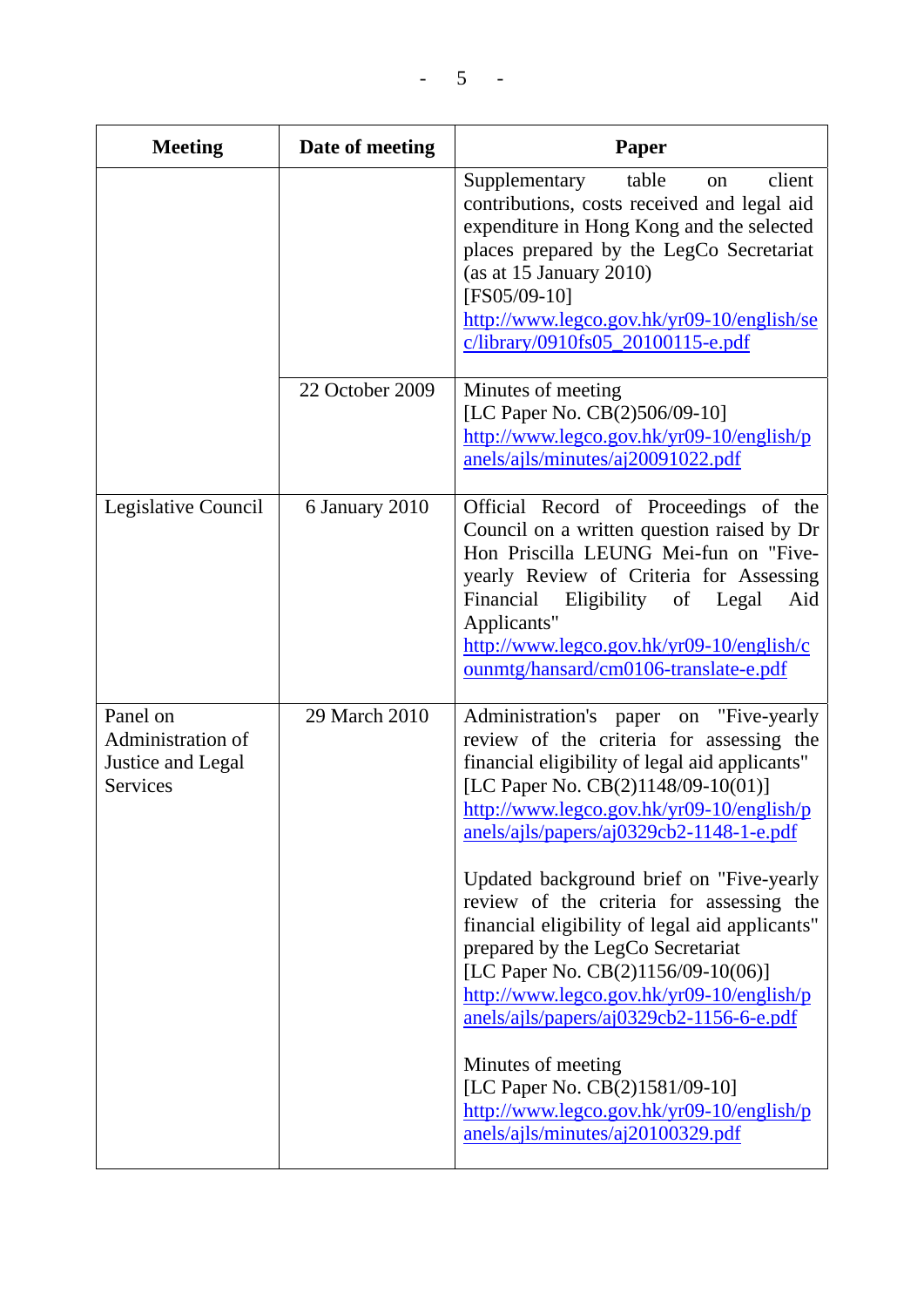| <b>Meeting</b> | Date of meeting | Paper                                                                                                                                                                                                                                                                                                                                                                                                                                                                           |
|----------------|-----------------|---------------------------------------------------------------------------------------------------------------------------------------------------------------------------------------------------------------------------------------------------------------------------------------------------------------------------------------------------------------------------------------------------------------------------------------------------------------------------------|
|                |                 | Follow-up papers                                                                                                                                                                                                                                                                                                                                                                                                                                                                |
|                |                 | Submission<br>from<br>Society<br>the<br>for<br><b>Community Organization</b><br>[LC Paper No. CB(2)1192/09-10(01)]<br>(Chinese version only)                                                                                                                                                                                                                                                                                                                                    |
|                |                 | Letter from the Chairman of the Legal Aid<br>Services Council to the Administration<br>which sets out the Council's views on the<br>Administration's proposals arising from the<br>recently completed Five-yearly Review of<br>the Criteria for Assessing the Financial<br><b>Eligibility of Legal Aid Applicants</b><br>[LC Paper No. CB(2)1200/09-10(01)]<br>(English version only)<br>http://www.legco.gov.hk/yr09-10/chinese/p<br>anels/ajls/papers/aj0329cb2-1200-1-ec.pdf |
|                |                 | Administration's paper on the basis for<br>arriving at the proposed financial eligibility<br>limits for the two legal aid schemes<br>[LC Paper No. CB(2)1364/09-10(01)]<br>$\frac{http://www.legco.gov.hk/yr09-10/english/p}{http://www.legco.gov.hk/yr09-10/english/p}$<br>anels/ajls/papers/aj0329cb2-1364-1-e.pdf                                                                                                                                                            |
|                | 24 May 2010     | Updated background brief on "Five-yearly<br>review of the criteria for assessing the<br>financial eligibility of legal aid applicants"<br>prepared by the LegCo Secretariat<br>[LC Paper No. CB(2)1583/09-10(04)]<br>$\frac{http://www.legco.gov.hk/yr09-10/english/p}{http://www.legco.gov.hk/yr09-10/english/p}$<br>anels/ajls/papers/aj0524cb2-1583-4-e.pdf                                                                                                                  |
|                |                 | Submission from the Hong Kong<br>Bar<br>Association<br>[LC Paper No. CB(2)1601/09-10(01)]<br>(English version only)<br>http://www.legco.gov.hk/yr09-10/chinese/p<br>anels/ajls/papers/aj0524cb2-1601-1-ec.pdf                                                                                                                                                                                                                                                                   |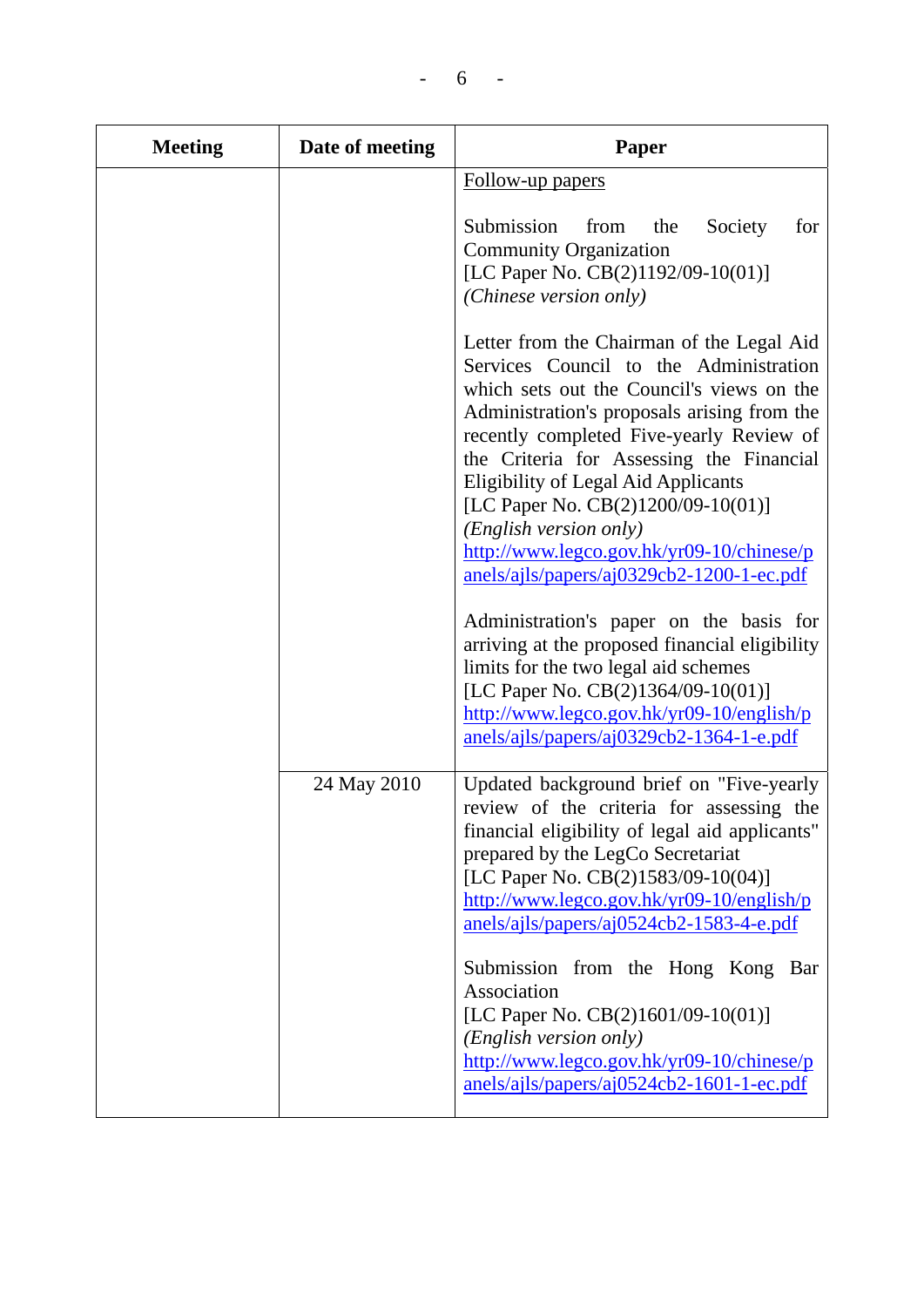| <b>Meeting</b> | Date of meeting | <b>Paper</b>                                                                                                                                                                                                                                                                                                                                                               |
|----------------|-----------------|----------------------------------------------------------------------------------------------------------------------------------------------------------------------------------------------------------------------------------------------------------------------------------------------------------------------------------------------------------------------------|
|                |                 | Submission<br>from<br>the<br>Hong<br>Kong<br>Federation of Trade Unions Rights &<br><b>Benefits Committee</b><br>[LC Paper No. CB(2)1600/09-10(01)]<br>(Chinese version only)<br>http://www.legco.gov.hk/yr09-10/chinese/p<br>anels/ajls/papers/aj0524cb2-1600-1-ec.pdf                                                                                                    |
|                |                 | Submission from Hong Kong<br>Human<br><b>Rights Monitor</b><br>[LC Paper No. $CB(2)1654/09-10(01)$ ]<br>(English version only)<br>http://www.legco.gov.hk/yr09-10/chinese/p<br>anels/ajls/papers/aj0524cb2-1654-1-ec.pdf                                                                                                                                                   |
|                |                 | Minutes of meeting<br>[LC Paper No. CB(2)2134/09-10]<br>$\frac{http://www.legco.gov.hk/yr09-10/english/p}{http://www.legco.gov.hk/yr09-10/english/p}$<br>anels/ajls/minutes/aj20100524.pdf                                                                                                                                                                                 |
|                | 21 July 2010    | Paper provided by the Administration in<br>response to issues raised by members at the<br>meeting on 24 May 2010 concerning the<br>five-yearly review of the criteria for<br>assessing the financial eligibility of legal<br>aid applicants<br>[LC Paper No. CB(2)2076/09-10(01)]<br>http://www.legco.gov.hk/yr09-10/english/p<br>anels/ajls/papers/aj0721cb2-2076-1-e.pdf |
|                |                 | Updated background brief on "Five-yearly<br>review of the criteria for assessing the<br>financial eligibility of legal aid applicants"<br>prepared by the LegCo Secretariat<br>[LC Paper No. CB(2)2081/09-10(01)]<br>http://www.legco.gov.hk/yr09-10/english/p<br>$anels/ails/papers/aj0721cb2-2081-1-e.pdf$                                                               |
|                |                 | Submission from the Hong Kong<br>Bar<br>Association<br>[LC Paper No. CB(2)2105/09-10(01)]<br>(English version only)<br>http://www.legco.gov.hk/yr09-10/chinese/p<br>anels/ajls/papers/aj0721cb2-2105-1-ec.pdf                                                                                                                                                              |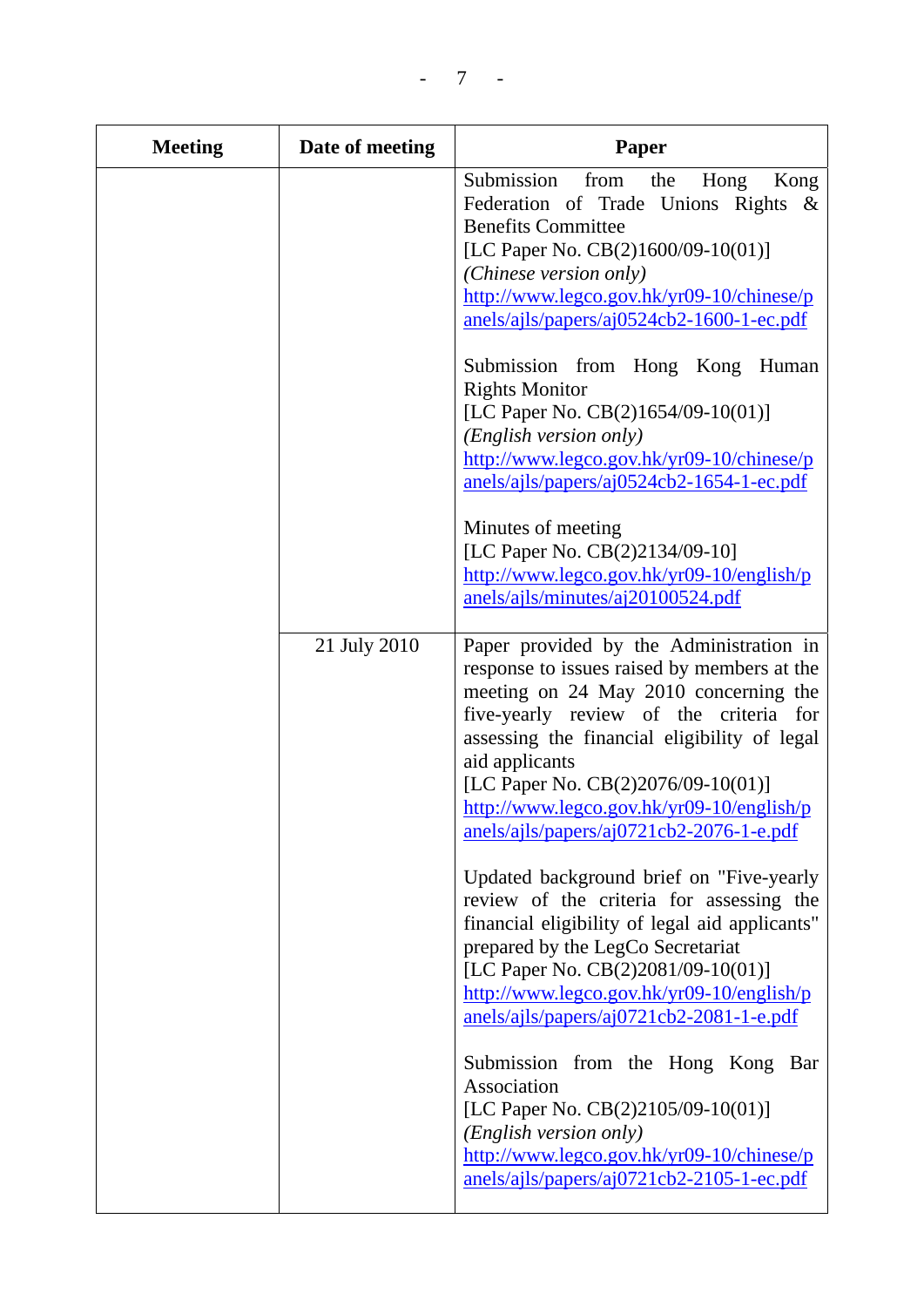| <b>Meeting</b> | Date of meeting                                                                                                                                                                                                                                                                                                                                                 | Paper                                                                                                                                                                                                                                                                                |
|----------------|-----------------------------------------------------------------------------------------------------------------------------------------------------------------------------------------------------------------------------------------------------------------------------------------------------------------------------------------------------------------|--------------------------------------------------------------------------------------------------------------------------------------------------------------------------------------------------------------------------------------------------------------------------------------|
|                |                                                                                                                                                                                                                                                                                                                                                                 | Submission from the Law Society of Hong<br>Kong<br>[LC Paper No. $CB(2)2103/09-10(01)$ ]<br>(English version only)<br>http://www.legco.gov.hk/yr09-10/chinese/p<br>anels/ajls/papers/aj0721cb2-2103-1-ec.pdf                                                                         |
|                |                                                                                                                                                                                                                                                                                                                                                                 | Submission from<br>the<br>Hong<br>Kong<br>Federation of Trade Unions Rights &<br><b>Benefits Committee</b><br>[LC Paper No. $CB(2)2105/09-10(02)$ ]<br>(Chinese version only)<br>http://www.legco.gov.hk/yr09-10/chinese/p<br>anels/ajls/papers/aj0721cb2-2105-2-ec.pdf              |
|                |                                                                                                                                                                                                                                                                                                                                                                 | Submission from the Federation of Hong<br>Kong and Kowloon Labour Unions<br>[LC Paper No. CB(2)2099/09-10(01)]<br>(Chinese version only)<br>http://www.legco.gov.hk/yr09-10/chinese/p<br>anels/ajls/papers/aj0721cb2-2099-1-ec.pdf                                                   |
|                | 30 September 2010                                                                                                                                                                                                                                                                                                                                               | Paper provided by the Administration on<br>"Five-yearly review of the criteria for<br>assessing the financial eligibility of legal<br>aid applicants"<br>[LC Paper No. CB(2)2298/09-10(01)]<br>http://www.legco.gov.hk/yr09-10/english/p<br>anels/ajls/papers/aj0930cb2-2298-1-e.pdf |
|                | Updated background brief on "Five-yearly"<br>review of the criteria for assessing the<br>financial eligibility of legal aid applicants"<br>prepared by the LegCo Secretariat<br>[LC Paper No. CB(2)2304/09-10(01)]<br>$\frac{http://www.legco.gov.hk/yr09-10/english/p}{http://www.legco.gov.hk/yr09-10/english/p}$<br>anels/ajls/papers/aj0930cb2-2304-1-e.pdf |                                                                                                                                                                                                                                                                                      |
|                |                                                                                                                                                                                                                                                                                                                                                                 | Submission from the Hong Kong<br>Bar<br>Association<br>[LC Paper No. CB(2)2327/09-10(01)]<br>(English version only)<br>http://www.legco.gov.hk/yr09-10/chinese/p<br>anels/ajls/papers/aj0930cb2-2327-1-ec.pdf                                                                        |